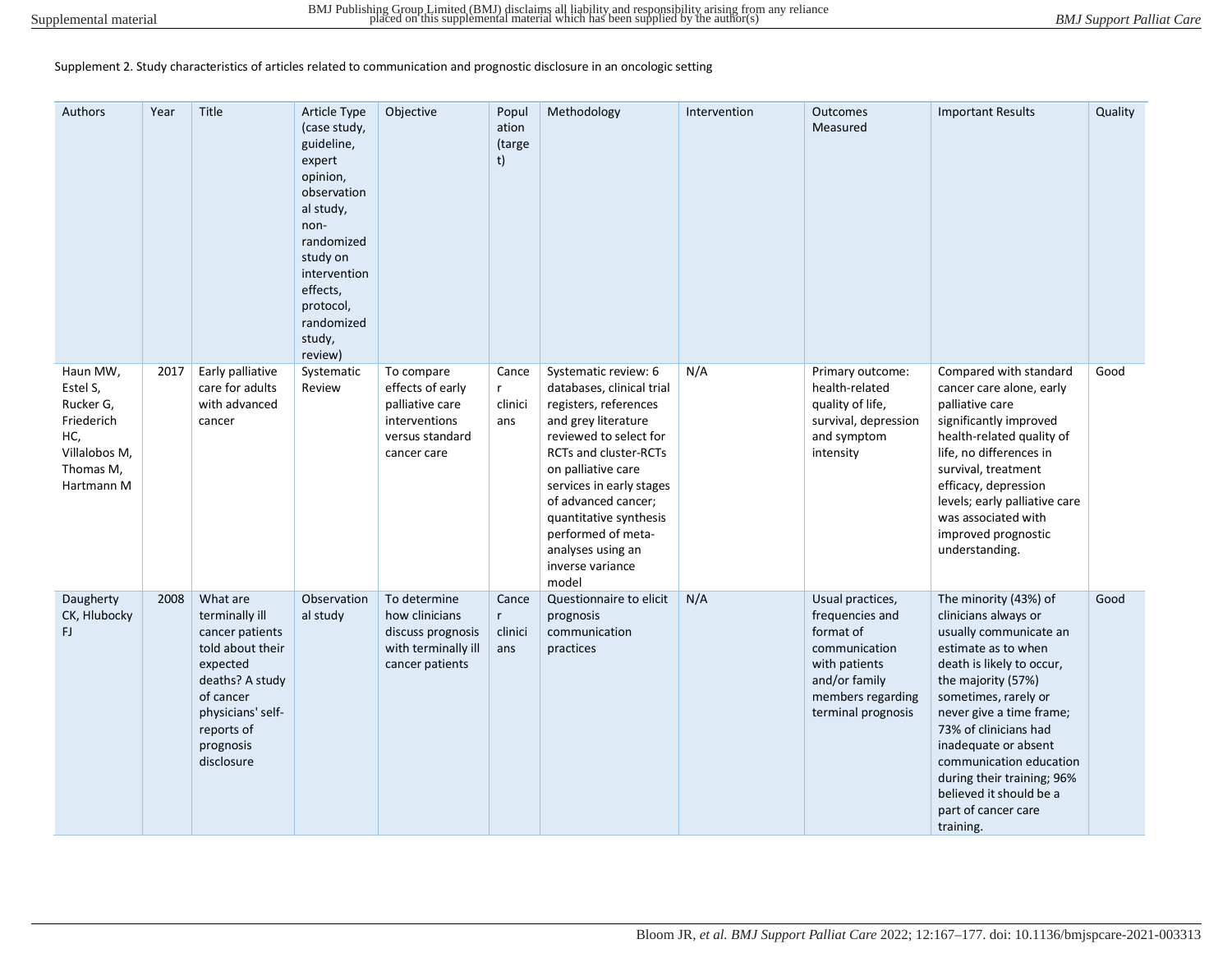| Baile WF,<br>Glober GA,<br>Lenzi R,<br>Beale A,<br>Kudelka AP                                                                                                                   | 1999 | Discussing<br>disease<br>progression and<br>end-of-life<br>decisions                                                                                                                                  | Expert<br>opinion       | To provide<br>example dialogue<br>between a<br>physician and<br>hypothetical<br>patient to<br>illustrate how<br>communication<br>techniques can<br>accomplish<br>patient-centered<br>goals                       | N/A                           | N/A                                                                                                                                                                                                                       | N/A | N/A                                                                                                                                              | Conversation algorithms<br>such as the SPIKES six-<br>step protocol can assist<br>with breaking bad news;<br>employing sample<br>dialogue can be used as a<br>way to incorporate<br>learnable communication<br>into daily habit.                                                     | N/A  |
|---------------------------------------------------------------------------------------------------------------------------------------------------------------------------------|------|-------------------------------------------------------------------------------------------------------------------------------------------------------------------------------------------------------|-------------------------|------------------------------------------------------------------------------------------------------------------------------------------------------------------------------------------------------------------|-------------------------------|---------------------------------------------------------------------------------------------------------------------------------------------------------------------------------------------------------------------------|-----|--------------------------------------------------------------------------------------------------------------------------------------------------|--------------------------------------------------------------------------------------------------------------------------------------------------------------------------------------------------------------------------------------------------------------------------------------|------|
| Hagerty RG,<br>Butow PN,<br>Ellis PM,<br>Lobb EA,<br>Pendlebury<br>SC, Leighl N,<br>MacLeod C,<br>Tattersall<br><b>MHN</b>                                                      | 2005 | Communicating<br>with realism<br>and hope:<br>Incurable<br>cancer patients'<br>views on the<br>disclosure of<br>prognosis                                                                             | Observation<br>al study | To identify<br>preferences for<br>the process of<br>prognostic<br>discussion among<br>patients with<br>incurable<br>metastatic cancer<br>and variables<br>associated with<br>those<br>preferences                | Cance<br>r<br>patien<br>ts    | Patients completed<br>survey measuring<br>patient preferences<br>for the manner of<br>delivery of prognostic<br>information, including<br>how doctors can instill<br>hope                                                 | N/A | Patient preferences<br>for content and<br>format of<br>prognostic<br>discussion including<br>mode of<br>presentation of<br>statistics and timing | The most strongly<br>endorsed style included<br>clinicians discussing<br>realistic, individualized<br>care and employing an<br>expert/positive/collaborat<br>ive approach when<br>discussing prognosis;<br>using euphemisms were<br>not thought to facilitate<br>hope                | Good |
| Gilligan T,<br>Coyle N,<br>Frankel RM,<br>Berry DL,<br>Bohlke K,<br>Epstein RM,<br>Finlay E,<br>Jackson VA,<br>Lathan CS,<br>Loprinzi CL,<br>Nguyen LH,<br>Seigel C,<br>Baile W | 2017 | Patient-clinician<br>communication<br>: American<br>society of<br>clinical<br>oncology<br>consensus<br>guideline                                                                                      | Systematic<br>review    | Provide guidance<br>to oncology<br>clinicians on how<br>to effectively<br>communicate to<br>optimize patient-<br>clinician<br>relationship,<br>patient and<br>clinician well-<br>being, and family<br>well-being | Cance<br>r.<br>clinici<br>ans | Systematic review:<br>focused on guidelines,<br>systematic reviews<br>and meta-analyses<br>and RCTs, 2006 - 2016.                                                                                                         | N/A | N/A                                                                                                                                              | Final recommendations<br>address specific topics,<br>such as discussion of<br>goals of care and<br>prognosis, treatment<br>selection, end-of-life care,<br>facilitating family<br>involvement in care, and<br>clinician training in<br>communication skills.                         | N/A  |
| Clayton JM,<br>Hancock KM,<br>Butow PN,<br>Tattersall<br>MHN,<br>Currow DC,<br>Australian<br>and New<br>Zealand<br>Expert<br>Advisory<br>Group, Adler<br>J, Aranda S,           | 2007 | Clinical practice<br>guidelines for<br>communicating<br>prognosis and<br>end-of-life<br>issues with<br>adults in the<br>advanced<br>stages of a life-<br>limiting illness,<br>and their<br>caregivers | Guideline               | To develop<br>guidelines to aid<br>in prognostic and<br>EOL<br>communication<br>skills                                                                                                                           | Cance<br>r<br>clinici<br>ans  | Systematic literature<br>review of evidence on<br>discussion of<br>prognosis and end-of-<br>life issues, review of<br>relevant guidelines<br>and expert opinions,<br>refining of guideline<br>by expert advisory<br>panel | N/A | N/A                                                                                                                                              | PREPARED guideline: P-<br>prepare for the<br>discussion, R-relate to the<br>person, E-elicit patient<br>and caregiver<br>preferences, P-provide<br>information, A-<br>acknowledge emotions<br>and concerns, R- (foster)<br>realistic hope, E-<br>encourage questions, D-<br>document | N/A  |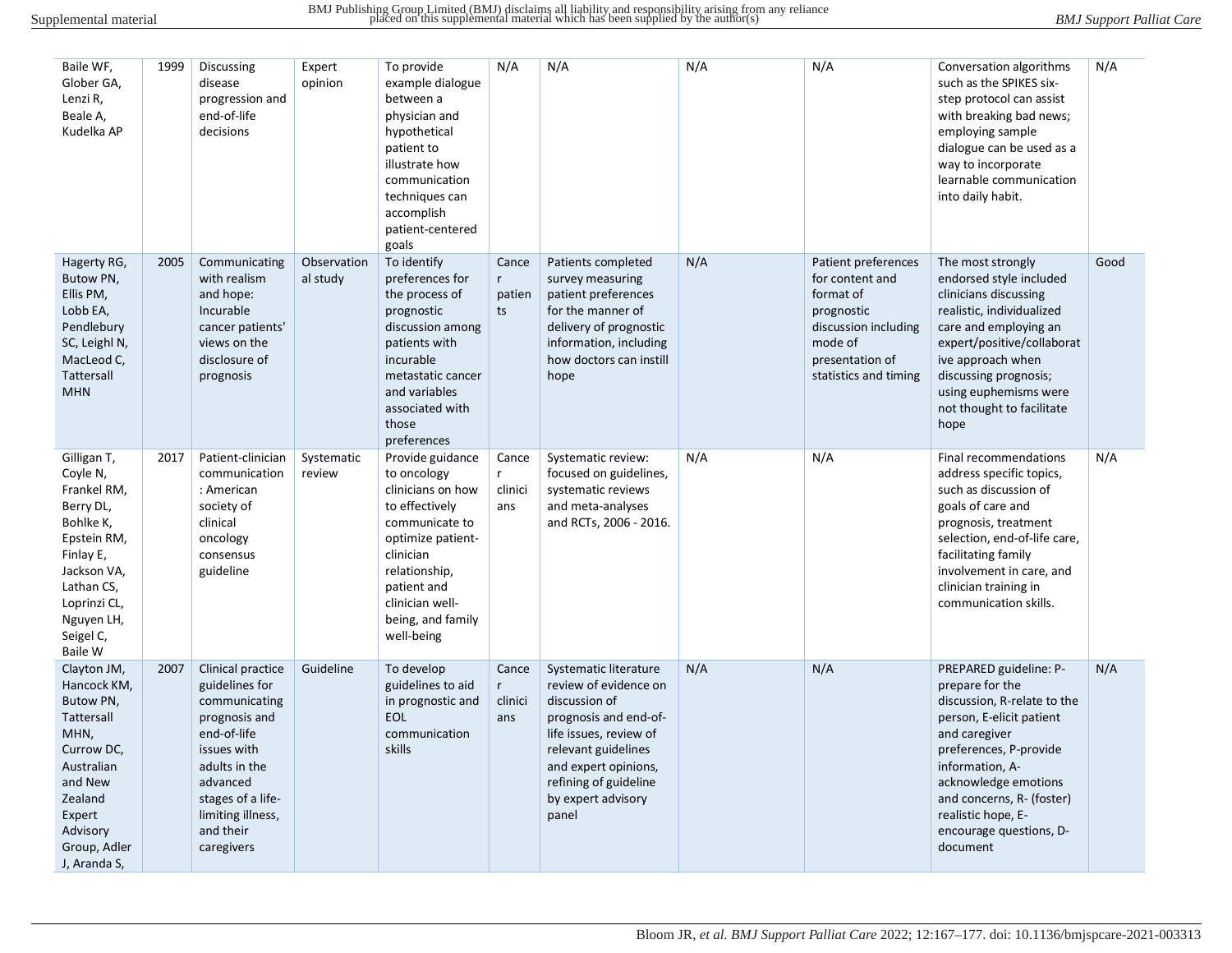| Auret K,<br>Boyle F,<br>Britton A,<br>Chye R, Clark<br>K, Davidson<br>P, Davis JM,<br>Girgis A,<br>Graham S,<br>Hardy J,<br>Introna K,<br>Kearsley J,<br>Kerridge I,<br>Kristjanson L,<br>Martin P,<br>McBride A,<br>Meller A,<br>Mitchell G,<br>Moore A,<br>Noble B,<br>Olver I,<br>Parker S,<br>Peters M,<br>Saul P,<br>Stewart C,<br>Swinburne L,<br>Tobin B,<br>Tuckwell K,<br>Yates P |      |                                                                                                                |            |                                                                                                                                      |                                            |     |     |     |                                                                                                                                                                                                                                                                                                                                                                                                                             |      |
|--------------------------------------------------------------------------------------------------------------------------------------------------------------------------------------------------------------------------------------------------------------------------------------------------------------------------------------------------------------------------------------------|------|----------------------------------------------------------------------------------------------------------------|------------|--------------------------------------------------------------------------------------------------------------------------------------|--------------------------------------------|-----|-----|-----|-----------------------------------------------------------------------------------------------------------------------------------------------------------------------------------------------------------------------------------------------------------------------------------------------------------------------------------------------------------------------------------------------------------------------------|------|
| Baile WF,<br>Buckman R,<br>Lenzi R,<br>Glober G,<br>Beale EA,<br>Kudelka AP                                                                                                                                                                                                                                                                                                                | 2000 | SPIKES- a six-<br>step protocol<br>for delivering<br>bad news:<br>Application to<br>the patient with<br>cancer | Protocol   | To provide<br>clinicians with a<br>tool for disclosing<br>unfavorable<br>information to<br>cancer patients<br>about their<br>illness | Cance<br>r<br>clinici<br>ans               | N/A | N/A | N/A | Communication skills can<br>be taught and retained;<br>SPIKES can be used as a<br>conditioning of<br>communication skills;<br>SPIKES: S-setting up the<br>interview, P-assessing the<br>patient's Perception, I-<br>obtaining the patient's<br>Invitation, K-giving<br>Knowledge and<br>information to the<br>patient, E-addressing the<br>patient's Emotions with<br>empathic responses, S-<br><b>Strategy and Summary</b> | N/A  |
| Stein T,<br>Frankel RM,<br>Krupat E                                                                                                                                                                                                                                                                                                                                                        | 2005 | Enhancing<br>clinical<br>communication<br>skills in a large<br>healthcare<br>organization: A                   | Case study | To describe the<br>approach<br>taken by 1 large<br>healthcare<br>organization to<br>enhance the                                      | Cance<br>$r_{\parallel}$<br>clinici<br>ans | N/A | N/A | N/A | The Four Habits Model is<br>an evidence-based model<br>used to establish rapport,<br>build trust rapidly,<br>facilitate effective<br>exchange of information,                                                                                                                                                                                                                                                               | Fair |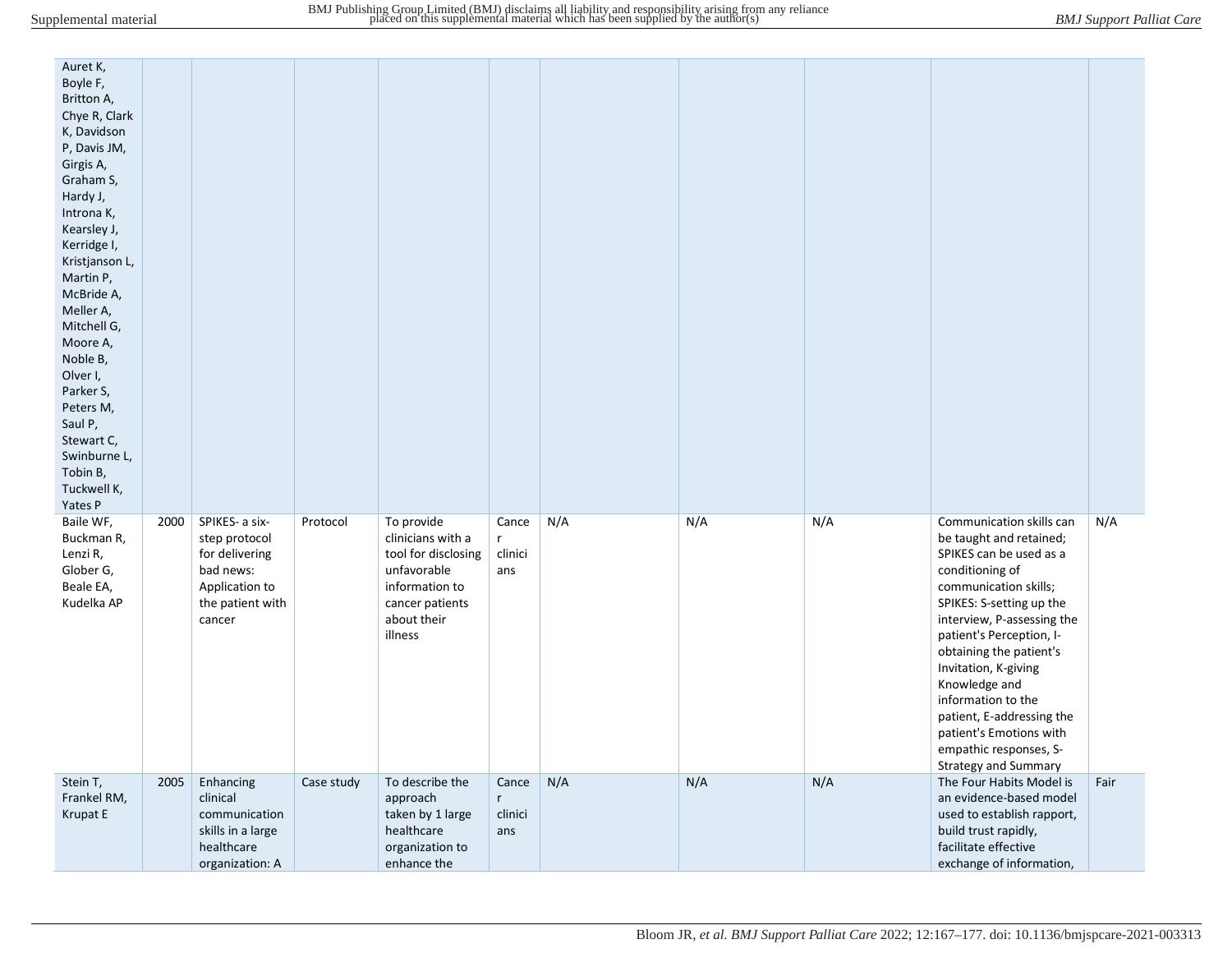|                                                                                                                                                                                |      | longitudinal<br>case study                                                                                                                                |                             | clinical<br>communication<br>and relationship<br>skills of their<br>clinicians                                                                                   |                                                                                                                 |                                                                                                                                                                                                                                                            |                                                                                                                                                                                                                                                                                                                                                                                                                                                           |                                                                                                                                                                                                                                                                                                                            | demonstrate caring and<br>concern and to increase<br>the likelihood of<br>adherence; the 4 habits<br>are: invest in the<br>beginning, elicit the<br>patient's perspective,<br>demonstrate empathy,<br>invest in the end.                                                                                                                                                              |      |
|--------------------------------------------------------------------------------------------------------------------------------------------------------------------------------|------|-----------------------------------------------------------------------------------------------------------------------------------------------------------|-----------------------------|------------------------------------------------------------------------------------------------------------------------------------------------------------------|-----------------------------------------------------------------------------------------------------------------|------------------------------------------------------------------------------------------------------------------------------------------------------------------------------------------------------------------------------------------------------------|-----------------------------------------------------------------------------------------------------------------------------------------------------------------------------------------------------------------------------------------------------------------------------------------------------------------------------------------------------------------------------------------------------------------------------------------------------------|----------------------------------------------------------------------------------------------------------------------------------------------------------------------------------------------------------------------------------------------------------------------------------------------------------------------------|---------------------------------------------------------------------------------------------------------------------------------------------------------------------------------------------------------------------------------------------------------------------------------------------------------------------------------------------------------------------------------------|------|
| Bernacki R,<br>Hutchings M,<br>Vick J, Smith<br>G, Paladino J,<br>Lipsitz S,<br>Gawande AA,<br><b>Block SD</b>                                                                 | 2015 | Development<br>of the serious<br>illness care<br>program: A<br>randomised<br>controlled trial<br>of a palliative<br>care<br>communication<br>intervention | Protocol                    | To describe the<br>protocol for a<br>cluster<br>randomized<br>controlled trial of<br>a<br>multicomponent,<br>structured<br>communication<br>intervention         | Cance<br>r<br>clinici<br>ans<br>and<br>cance<br>r<br>patien<br>ts                                               | Oncology clinicians<br>randomized in clusters<br>(within a disease site:<br>typically, 1 nurse<br>practitioner or<br>physician's assistants<br>and 2-3 physicians) to<br>the intervention or<br>standard of care, 1:1;<br>patients blinded to<br>study arm | SICP-a<br>multicomponent,<br>structured<br>communication<br>intervention<br>designed to train<br>clinicians (2.5 hour<br>training program) to<br>use a structured<br>guide for discussing<br>patients' values,<br>goals and prognosis;<br>materials provided<br>to patients to<br>prepare and<br>support their<br>communication<br>with family<br>members; systems-<br>changes including<br>email reminder and<br><b>EMR</b><br>documentation<br>template | Clinician satisfaction<br>with the<br>intervention,<br>confidence and<br>attitudes assessed<br>before and after the<br>intervention, self-<br>reported data<br>collected from<br>patients and<br>surrogates every 2<br>months up to 2<br>years, patient<br>medical records<br>examined for<br>documentation                | Description of protocol                                                                                                                                                                                                                                                                                                                                                               | N/A  |
| Bernacki R,<br>Paladino J,<br>Neville BA,<br>Hutchings M,<br>Kavanagh J,<br>Geerse OP,<br>Lakin J,<br>Sanders JJ,<br>Miller K,<br>Lipsitz S,<br>Gawande AA,<br><b>Block SD</b> | 2019 | Effect of the<br>serious illness<br>care program in<br>outpatient<br>oncology: A<br>cluster<br>randomized<br>clinical trial                               | Randomized<br>control trial | To examine<br>feasibility,<br>acceptability, and<br>end effect of a<br>communication<br>quality-<br>improvement<br>intervention<br>(SICP) on patient<br>outcomes | Cance<br>$r_{\rm}$<br>clinici<br>ans<br>$(n=91)$<br>and<br>cance<br>$r_{\rm}$<br>patien<br>ts<br>$(n=27)$<br>8) | Oncology clinicians<br>randomized in clusters<br>(within a disease site:<br>typically, 1 nurse<br>practitioner or<br>physician's assistants<br>and 2-3 physicians) to<br>the intervention or<br>standard of care, 1:1;<br>patients blinded to<br>study arm | SICP-a<br>multicomponent,<br>structured<br>communication<br>intervention<br>designed to train<br>clinicians (2.5 hour<br>training program) to<br>use a structured<br>guide for ACP<br>discussion;<br>materials provided<br>to patients to<br>prepare and<br>support their<br>communication<br>with family                                                                                                                                                 | Coprimary<br>outcome: goal-<br>concordant care<br>(life priorities) and<br>peacefulness at<br>EOL; secondary<br>outcomes:<br>therapeutic alliance,<br>anxiety, depression,<br>survival; uptake and<br>effectiveness of<br>clinician training,<br>clinician use of the<br>conversation tool<br>and conversation<br>duration | No significant differences<br>were found between the<br>intervention and control<br>groups for goal-<br>concordant care,<br>peacefulness at end of<br>life, therapeutic alliance<br>or survival; significant<br>reduction in patients with<br>moderate and severe<br>anxiety and depression<br>symptoms at 14 weeks<br>with reduction of anxiety<br>symptoms sustained at 24<br>weeks | Good |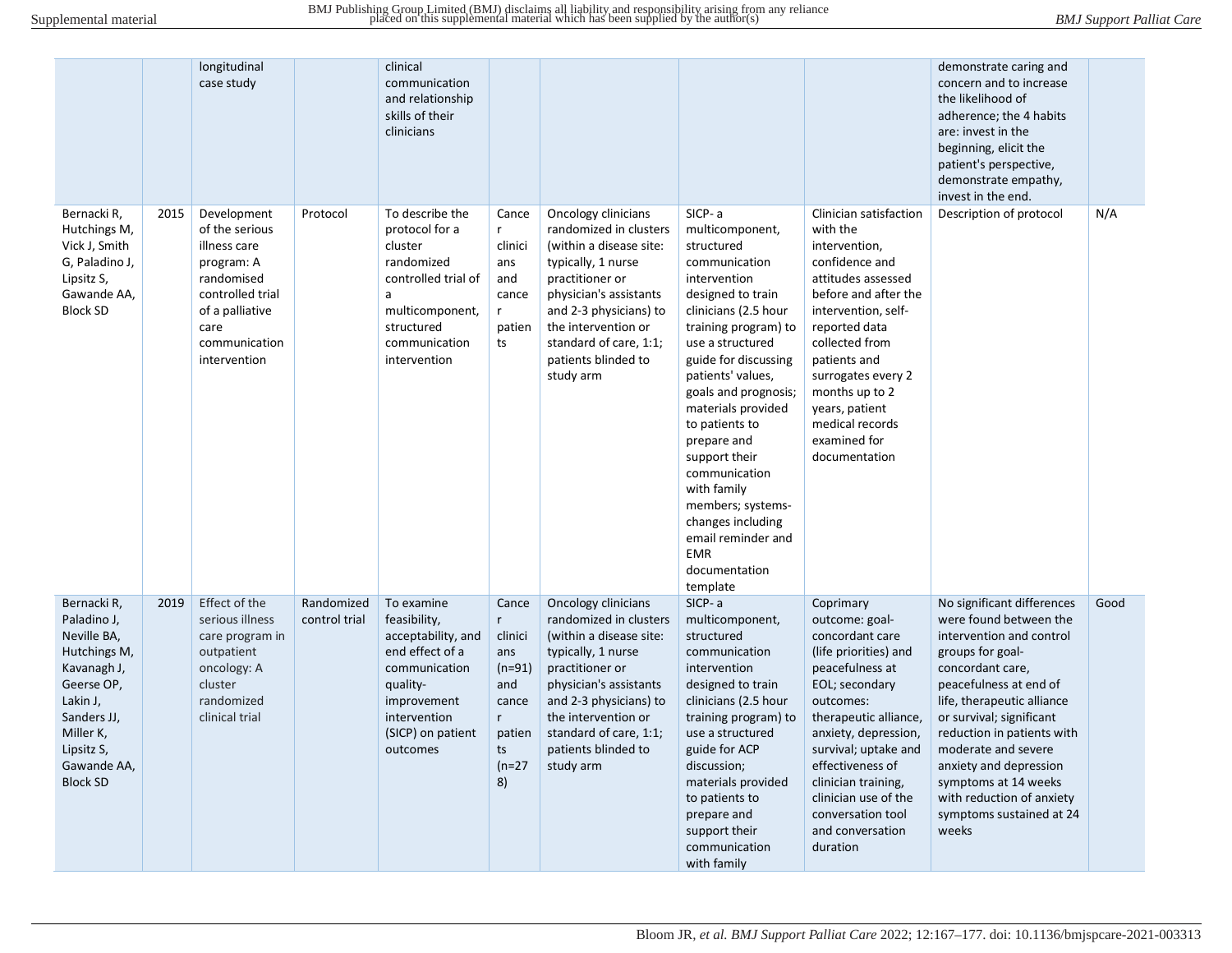|                                                                                                                                                                                                                            |      |                                                                                                                                                                                                                                              |                                                           |                                                                                                                                                                                                                                                                                    |                                                                                                  |                                                                                                                                                                                                                                                            | members; systems-<br>changes including<br>email reminder and<br><b>EMR</b><br>documentation<br>template                                                                                                                                                                                                                                                                                                                                                   |                                                                                                                                                                                                                                                                                                      |                                                                                                                                                                                                                                                                                                                                                                                                                                                                                                                        |      |
|----------------------------------------------------------------------------------------------------------------------------------------------------------------------------------------------------------------------------|------|----------------------------------------------------------------------------------------------------------------------------------------------------------------------------------------------------------------------------------------------|-----------------------------------------------------------|------------------------------------------------------------------------------------------------------------------------------------------------------------------------------------------------------------------------------------------------------------------------------------|--------------------------------------------------------------------------------------------------|------------------------------------------------------------------------------------------------------------------------------------------------------------------------------------------------------------------------------------------------------------|-----------------------------------------------------------------------------------------------------------------------------------------------------------------------------------------------------------------------------------------------------------------------------------------------------------------------------------------------------------------------------------------------------------------------------------------------------------|------------------------------------------------------------------------------------------------------------------------------------------------------------------------------------------------------------------------------------------------------------------------------------------------------|------------------------------------------------------------------------------------------------------------------------------------------------------------------------------------------------------------------------------------------------------------------------------------------------------------------------------------------------------------------------------------------------------------------------------------------------------------------------------------------------------------------------|------|
| Paladino J,<br>Bernacki R,<br>Neville BA,<br>Kavanagh J,<br>Miranda SP,<br>Palmor M,<br>Lakin J, Desai<br>M, Lamas D,<br>Sanders JJ,<br>Gass J,<br>Henrich N,<br>Lipsitz S,<br>Fromme E,<br>Gawande AA,<br><b>Block SD</b> | 2019 | Evaluating an<br>intervention to<br>improve<br>communication<br>between<br>oncology<br>clinicians and<br>patients with<br>life-limiting<br>cancer: A<br>cluster<br>randomized<br>clinical trial of<br>the serious<br>illness care<br>program | Randomized<br>control trial                               | To evaluate the<br>efficacy of a<br>communication<br>quality-<br>improvement<br>intervention in<br>improving the<br>occurrence,<br>timing, quality,<br>and accessibility<br>of documented<br>serious illness<br>conversations<br>between<br>oncology<br>clinicians and<br>patients | Cance<br>r.<br>clinici<br>ans<br>$(n=91)$<br>and<br>cance<br>r<br>patien<br>ts<br>$(n=27)$<br>8) | Oncology clinicians<br>randomized in clusters<br>(within a disease site:<br>typically, 1 nurse<br>practitioner or<br>physician's assistants<br>and 2-3 physicians) to<br>the intervention or<br>standard of care, 1:1;<br>patients blinded to<br>study arm | SICP-a<br>multicomponent,<br>structured<br>communication<br>intervention<br>designed to train<br>clinicians (2.5 hour<br>training program) to<br>use a structured<br>guide for discussing<br>patients' values,<br>goals and prognosis;<br>materials provided<br>to patients to<br>prepare and<br>support their<br>communication<br>with family<br>members; systems-<br>changes including<br>email reminder and<br><b>EMR</b><br>documentation<br>template | Primary outcome:<br>goal-concordant<br>care and<br>peacefulness at the<br>end of life;<br>secondary<br>outcomes:<br>documentation of<br>at least 1 serious<br>illness conversation<br>before death,<br>timing of initial<br>conversation,<br>quality of<br>conversations and<br>accessibility in EMR | Significantly higher<br>portion of intervention<br>patients had documented<br>discussion (96% vs 79%)<br>and more comprehensive<br>discussions with greater<br>focus on values and goals,<br>prognosis or illness<br>understanding, and life-<br>sustaining treatment<br>preferences that occurred<br>2.4 months earlier;<br>documentation in<br>intervention patients was<br>more accessible in EMR                                                                                                                   | Good |
| Lakin JR,<br>Koritsanszky<br>LA,<br>Cunningham<br>R, Maloney<br>FL, Neal BJ,<br>Paldino J,<br>Palmor MC,<br>Vogeli C,<br>Ferris TG,<br>Block SD,<br>Gawande AA,<br>Bernacki R                                              | 2017 | A systematic<br>intervention to<br>improve serious<br>illness<br>communication<br>in primary care                                                                                                                                            | Non-<br>randomized<br>study on<br>intervention<br>effects | To evaluate if the<br>serious illness<br>care program<br>implemented in<br>the primary care<br>setting may<br>impact clinician<br>communication<br>and patient-<br>reported<br>outcomes                                                                                            | Clinici<br>ans<br>$(n=16)$<br>0)                                                                 | Primary care clinics<br>were allocated to<br>receive the SICP<br>(intervention),<br>remaining clinics in<br>the group served as<br>comparison sites                                                                                                        | SICP-a<br>multicomponent,<br>structured<br>communication<br>intervention<br>designed to train<br>clinicians (2.5 hour<br>training program) to<br>use a structured<br>guide for discussing<br>patients' values,<br>goals and prognosis;<br>materials provided<br>to patients to<br>prepare and<br>support their<br>communication<br>with family<br>members; systems-<br>changes including                                                                  | Primary outcomes:<br>prevalence, timing,<br>accessibility and<br>comprehensiveness<br>of serious illness<br>conversations for<br>patients who died<br>during<br>implementation<br>period                                                                                                             | Patients in the<br>intervention clinics were<br>more likely to have<br>serious illness<br>conversations including<br>discussion of prognosis,<br>values and goals of care<br>(62% vs 43%);<br>conversations for patients<br>in the intervention clinics<br>were more<br>comprehensive, covered<br>more elements related to<br>values and goals,<br>although no statistically<br>significant difference in<br>discussion of prognosis,<br>code status/life-sustained<br>treatments or end-of-life<br>planning were seen | Fair |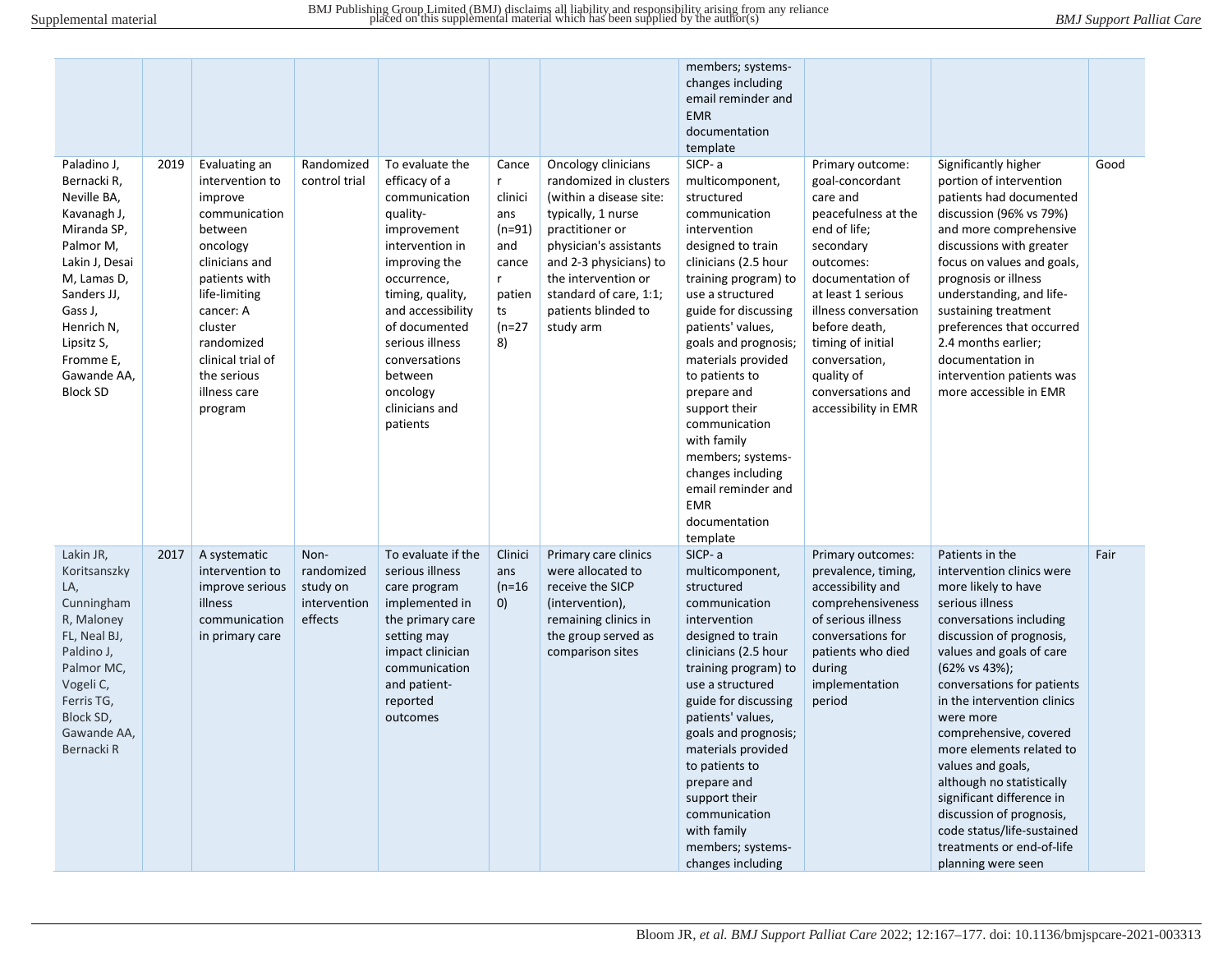|                                                                                                                                              |      |                                                                                                                                                                                                                          |                             |                                                                                                                                                                           |                                                                                                 |                                                                                                                                                                                                                                                                                                                                | email reminder and<br><b>EMR</b><br>documentation<br>template                                                                                                                                                                                                                                                                                                                                                                                             |                                                                                                                                                                                                                                                                                                        |                                                                                                                                                                                                                                                                                                                                                                                                                                                                                                                               |      |
|----------------------------------------------------------------------------------------------------------------------------------------------|------|--------------------------------------------------------------------------------------------------------------------------------------------------------------------------------------------------------------------------|-----------------------------|---------------------------------------------------------------------------------------------------------------------------------------------------------------------------|-------------------------------------------------------------------------------------------------|--------------------------------------------------------------------------------------------------------------------------------------------------------------------------------------------------------------------------------------------------------------------------------------------------------------------------------|-----------------------------------------------------------------------------------------------------------------------------------------------------------------------------------------------------------------------------------------------------------------------------------------------------------------------------------------------------------------------------------------------------------------------------------------------------------|--------------------------------------------------------------------------------------------------------------------------------------------------------------------------------------------------------------------------------------------------------------------------------------------------------|-------------------------------------------------------------------------------------------------------------------------------------------------------------------------------------------------------------------------------------------------------------------------------------------------------------------------------------------------------------------------------------------------------------------------------------------------------------------------------------------------------------------------------|------|
| Paladino J,<br>Koritsanszky<br>L, Nisotel L,<br>Neville BA,<br>Miller K,<br>Sanders J,<br>Benjamin E,<br>Fromme E,<br>Block S,<br>Bernacki R | 2020 | Patient and<br>clinician<br>experience of a<br>serious illness<br>conversation<br>guide in<br>oncology: A<br>descriptive<br>analysis                                                                                     | Observation<br>al study     | To evaluate the<br>patient and<br>clinician<br>experience of a<br>conversation<br>using SICG,<br>secondary<br>analysis from a<br>cluster-<br>randomized<br>clinical trial | Cance<br>r<br>clinici<br>ans<br>$(n=53)$<br>and<br>cance<br>r<br>patien<br>ts<br>$(n=16)$<br>3) | Oncology clinicians<br>randomized in clusters<br>(within a disease site:<br>typically, 1 nurse<br>practitioner or<br>physician's assistants<br>and 2-3 physicians) to<br>the intervention or<br>standard of care, 1:1;<br>patients blinded to<br>study arm                                                                     | SICP-a<br>multicomponent,<br>structured<br>communication<br>intervention<br>designed to train<br>clinicians (2.5 hour<br>training program) to<br>use a structured<br>guide for discussing<br>patients' values,<br>goals and prognosis;<br>materials provided<br>to patients to<br>prepare and<br>support their<br>communication<br>with family<br>members; systems-<br>changes including<br>email reminder and<br><b>EMR</b><br>documentation<br>template | Patient<br>questionnaire<br>assessed perception<br>of conversation and<br>impact on anxiety,<br>hopefulness,<br>closeness with<br>clinician, and<br>behaviors among<br>others; clinician<br>questionnaire<br>assessed feasibility,<br>acceptability, and<br>impact on<br>satisfaction in their<br>role | Majority of patients felt<br>the conversation was<br>worth having, qualitative<br>data analysis noted<br>positive behavior changes<br>including enhanced<br>planning for future care<br>and increased focus on<br>personal priorities,<br>enabled ability to<br>evaluate patient<br>understanding of<br>prognosis (82%) and<br>titrate prognosis to<br>patient preferences<br>(76%), 90% of clinicians<br>felt SICG facilitated<br>timely, effective<br>conversation, 70%<br>reported increased<br>satisfaction in their role | Good |
| McGlinchey<br>T, Mason S,<br>Coackley A,<br>Roberts A,<br>Maguire M,<br>Sanders J,<br>Maloney F,<br>Block S,<br>Ellershaw J,<br>Kirkbride P  | 2019 | Serious illness<br>care<br>programme UK:<br>Assessing the<br>'face validity,'<br>applicability<br>and relevance<br>of the serious<br>illness<br>conversation<br>guide for use<br>within the UK<br>health care<br>setting | Observation<br>al study     | To explore the<br>use of the SICG in<br>the UK including<br>relevance in<br>answering<br>questions in the<br>guide,<br>appropriateness<br>of language, and<br>format      | Cance<br>r<br>clinici<br>ans<br>and<br>cance<br>$r_{\rm}$<br>patien<br>ts                       | Nominal group<br>technique with<br>clinician 'expert<br>groups' reviewed the<br>SICG, cognitive<br>interviews with<br>patient and public<br>representatives using<br>the 'think aloud<br>technique' to explore<br>appropriateness of<br>language, question<br>wording and format,<br>final stakeholder<br>review and consensus | Use of SICG                                                                                                                                                                                                                                                                                                                                                                                                                                               | Qualitative<br>suggested<br>amendments for<br>each SICG prompt,<br>SICG UK final<br>stakeholder<br>discussion<br>recommendation                                                                                                                                                                        | Nominal group technique<br>unanimous agreement<br>the SICG could provide<br>useful support to<br>clinicians, final<br>stakeholders review<br>agreed amendments to<br>5/13 prompts and<br>supported<br>implementation as a part<br>of SICP UK.                                                                                                                                                                                                                                                                                 | Fair |
| Curtis JR,<br>Downey L,<br>Back AL,<br>Nielsen EL,<br>Paul S,<br>Lahdya AZ,<br>Treece PD                                                     | 2018 | Effect of a<br>patient and<br>clinician<br>communication<br>-priming<br>intervention on<br>patient-                                                                                                                      | Randomized<br>control trial | To evaluate the<br>efficacy of a<br>patient-specific<br>preconversation<br>communication-<br>priming<br>intervention                                                      | Clinici<br>ans<br>$(n=13)$<br>2) and<br>patien<br>ts                                            | Clinicians randomized<br>to bilateral,<br>preconversation,<br>communication-<br>priming intervention<br>or standard of care                                                                                                                                                                                                    | Base on patient's<br>unique survey,<br>abstracted version<br>of patient's<br>preferences<br>created, most<br>important                                                                                                                                                                                                                                                                                                                                    | Primary outcome:<br>patient-reported<br>occurrence of GOC<br>conversation;<br>secondary<br>outcomes:<br>documentation of                                                                                                                                                                               | Intervention was<br>associated with significant<br>increase in the<br>occurrence,<br>documentation and<br>quality of GOC<br>communication and                                                                                                                                                                                                                                                                                                                                                                                 | Good |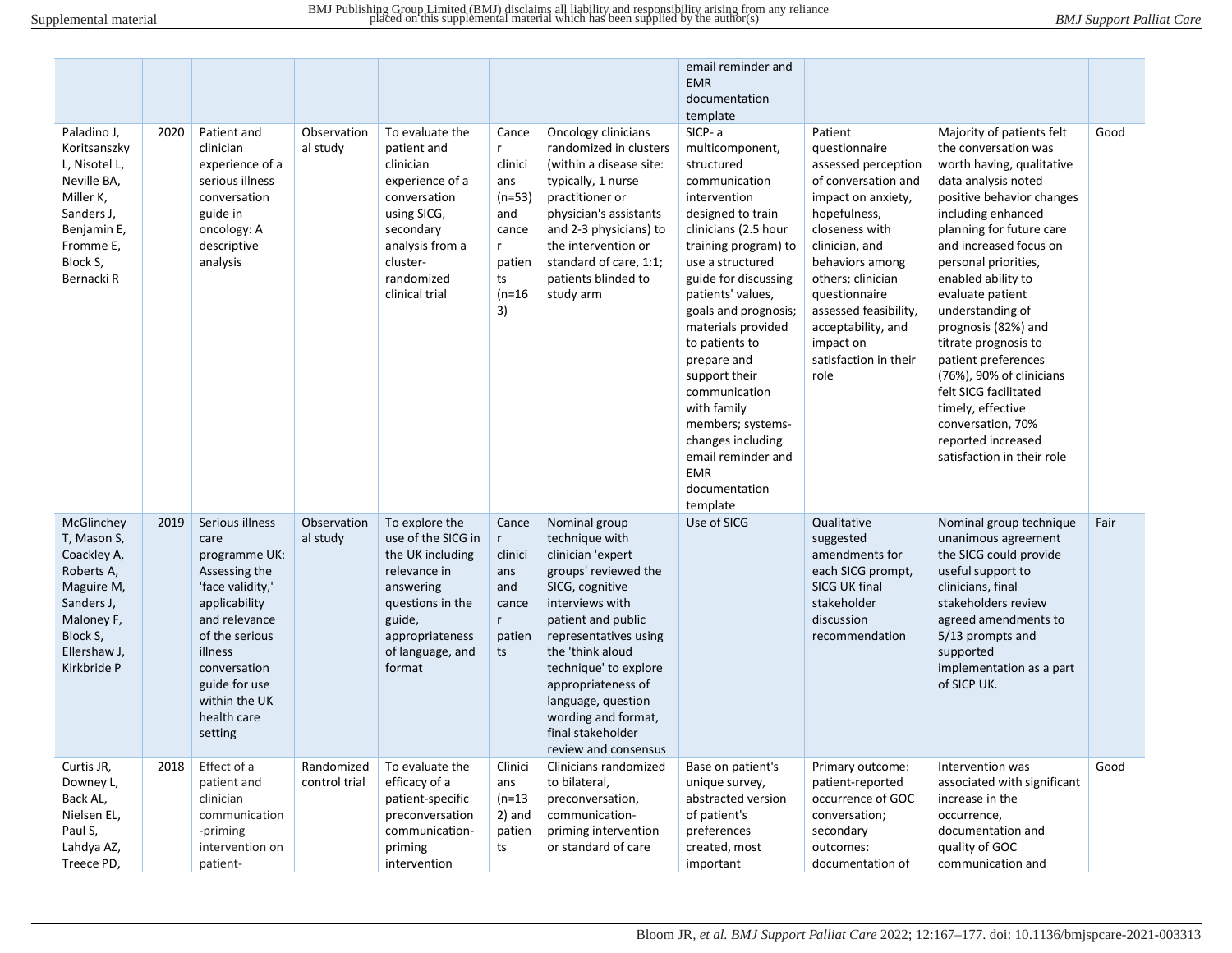| Armstrong P,<br>Peck R,<br>Engelberg RA                                                                                |      | reported goals-<br>of-care<br>discussions<br>between<br>patients with<br>serious illness<br>and clinicians: A<br>randomized<br>clinical trial |                                                           | (Jumpstart-Tips)<br>targeting both<br>patients and<br>clinicians,<br>designed to<br>increase goals-of-<br>care<br>conversations                                                                 | $(n=53)$<br>7)                           |                                                                                                                                                                                                                                                                          | communication<br>barrier or facilitator<br>identified, and<br>provided<br>communication tips<br>based on VitalTalk<br>curriculum tailored<br>to each patient;<br>patients received<br>form which<br>summarized their<br>survey responses<br>and provided<br>suggestions week<br>prior to visit | <b>GOC</b> conversations<br>in EMR, patient-<br>reported quality of<br>communication at 2<br>weeks, patient<br>assessment of goal-<br>concordant care at<br>3 months,<br>symptoms of<br>depression at 3 and<br>6 months                             | increased goal-<br>concordant care at 3<br>months for those with<br>stable goals; symptoms of<br>depression or anxiety no<br>different between arms                                                                                                                                       |      |
|------------------------------------------------------------------------------------------------------------------------|------|-----------------------------------------------------------------------------------------------------------------------------------------------|-----------------------------------------------------------|-------------------------------------------------------------------------------------------------------------------------------------------------------------------------------------------------|------------------------------------------|--------------------------------------------------------------------------------------------------------------------------------------------------------------------------------------------------------------------------------------------------------------------------|------------------------------------------------------------------------------------------------------------------------------------------------------------------------------------------------------------------------------------------------------------------------------------------------|-----------------------------------------------------------------------------------------------------------------------------------------------------------------------------------------------------------------------------------------------------|-------------------------------------------------------------------------------------------------------------------------------------------------------------------------------------------------------------------------------------------------------------------------------------------|------|
| Back AL,<br>Arnold RM,<br>Baile WF,<br>Fryer-<br>Edwards KA,<br>Alexander<br>SC, Barley<br>GE, Gooley<br>TA, Tulsky JA | 2007 | Efficacy of<br>communication<br>skills training<br>for giving bad<br>news and<br>discussing<br>transitions to<br>palliative care              | Observation<br>al study                                   | To evaluate the<br>efficacy of<br>Oncotalk, a<br>residential<br>communication<br>skills workshop<br>for medical<br>oncology fellows,<br>in changing<br>observable<br>communication<br>behaviors | Cance<br>$r_{\rm}$<br>clinici<br>ans     | Standardized patient<br>encounters were<br>audio-recorded and<br>assessed; each<br>participant, before<br>intervention, was used<br>as his/her control;<br>audio recordings were<br>assessed for<br>expression of the<br>SPIKES cognitive map<br>and NURSE<br>statements | Oncotalk is a 4-day<br>residential<br>workshop<br>emphasizing skills<br>practice in small<br>groups                                                                                                                                                                                            | Primary outcome:<br>observable<br>participant<br>communication<br>skills measured<br>during standardized<br>patient encounters<br>before and after the<br>intervention in<br>giving bad news and<br>discussing<br>transitions to<br>palliative care | The intervention was<br>associated with a<br>statistically significant<br>increase in skill<br>acquisition for assessing<br>patient perception,<br>invitation to discussion,<br>sharing knowledge,<br>responding to emotion<br>and use of empathic<br>verbal behaviors                    | Good |
| Epner DE,<br><b>Baile WF</b>                                                                                           | 2014 | Difficult<br>conversations:<br>Teaching<br>medical<br>oncology<br>trainees<br>communication<br>skills one hour<br>at a time                   | Non-<br>randomized<br>study on<br>intervention<br>effects | To evaluate the<br>efficacy of a<br>monthly, 1 hour,<br>communication<br>skills training<br>seminar                                                                                             | Cance<br>r<br>clinici<br>ans<br>$(n=26)$ | Two authors<br>developed curriculum,<br>one a principal<br>investigator of<br>Oncotalk; course<br>included<br>communication skills<br>map for "difficult<br>conversations"                                                                                               | Monthly, 1 hour<br>communication<br>skills training<br>seminar during first<br>year medical<br>oncology<br>subspecialty<br>training; curriculum<br>involves interactive<br>educational<br>methods                                                                                              | Open-ended<br>participant surveys,<br>reflective writing<br>exercises and<br>questionnaire at 6<br>months and 1 year                                                                                                                                | Preliminary results: all<br>participant responses<br>were uniformly favorable,<br>optional written<br>comment from midyear<br>were favorable and<br>constructive; desire to<br>focus on practice,<br>reflective writing<br>exercises and open<br>discussion were valued                   | Poor |
| Marcus JD,<br>Mott FE                                                                                                  | 2014 | <b>Difficult</b><br>conversations:<br>From diagnosis<br>to death                                                                              | Review                                                    | To review the<br>literature on the<br>importance of<br>communication<br>in delivering bad<br>news, the status<br>of<br>communication<br>training,<br>communication<br>strategies and            | Cance<br>r<br>clinici<br>ans             | N/A                                                                                                                                                                                                                                                                      | N/A                                                                                                                                                                                                                                                                                            | N/A                                                                                                                                                                                                                                                 | Although there are<br>published guidelines<br>(provides examples of<br>Oncotalk and SPIKES) to<br>address difficult<br>communication, formal<br>training in communication<br>is lacking leaving clinicians<br>having difficulty with<br>delivering bad news or<br>avoiding it altogether. | N/A  |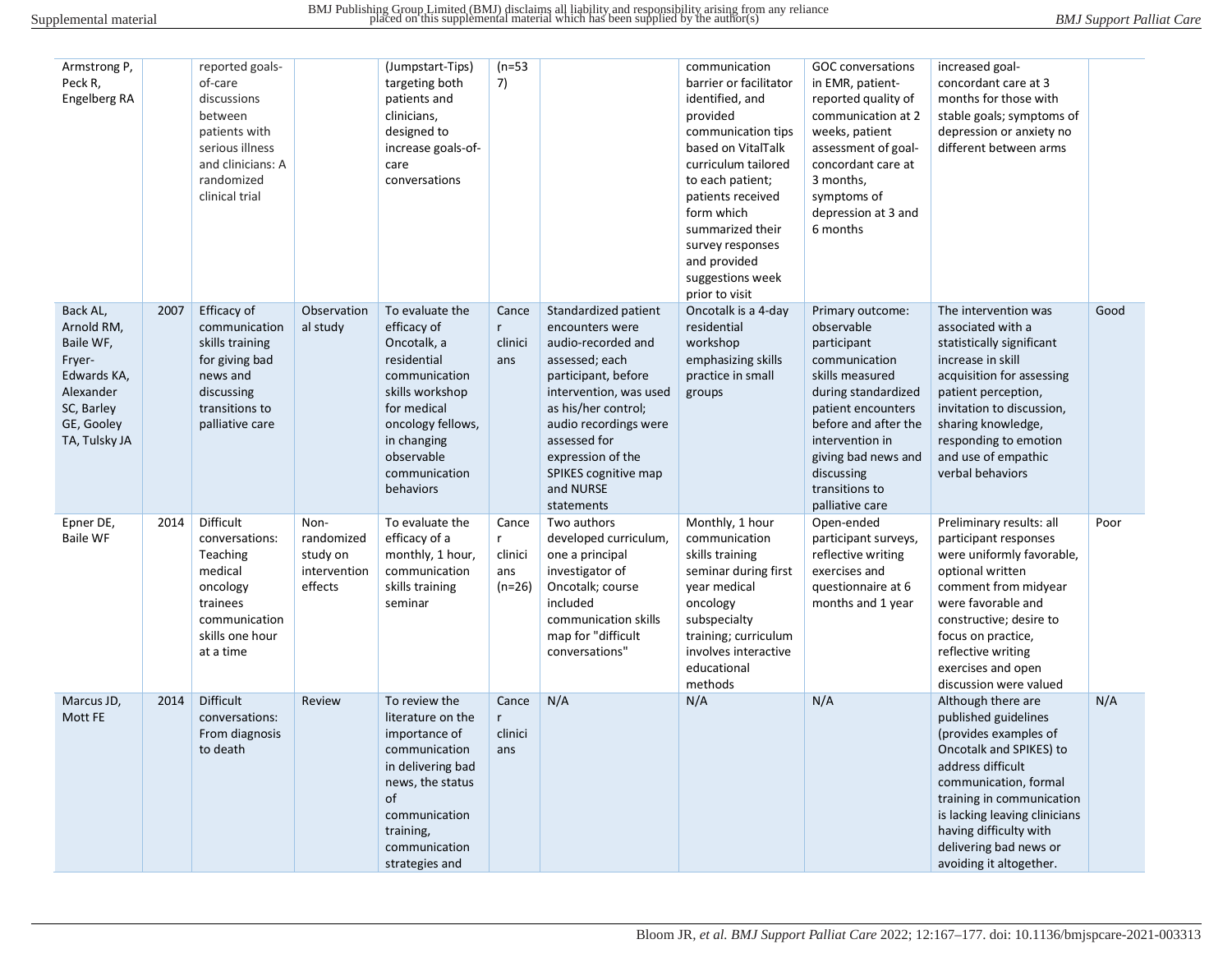|                                                                                             |      |                                                                   |                   | psychosocial<br>interventions                                                                                                               |                              |                                                                                                                                                                                |     |     |                                                                                                                                                                                                                                                                                                                                                                                                                                                                                           |     |
|---------------------------------------------------------------------------------------------|------|-------------------------------------------------------------------|-------------------|---------------------------------------------------------------------------------------------------------------------------------------------|------------------------------|--------------------------------------------------------------------------------------------------------------------------------------------------------------------------------|-----|-----|-------------------------------------------------------------------------------------------------------------------------------------------------------------------------------------------------------------------------------------------------------------------------------------------------------------------------------------------------------------------------------------------------------------------------------------------------------------------------------------------|-----|
| Johnston FM,<br>Beckman M                                                                   | 2019 | Navigating<br>difficult<br>conversations                          | Expert<br>opinion | To review<br>strategies for<br>breaking bad<br>news and<br>navigating<br>difficult<br>conversations                                         | Cance<br>r<br>clinici<br>ans | N/A                                                                                                                                                                            | N/A | N/A | Patient-centered<br>communication experts<br>have identified 4 critical<br>goals: gather information<br>from the patient, provide<br>information that the<br>patient can understand,<br>support the patient<br>emotionally, develop a<br>strategy to move forward;<br>acknowledges tools for<br>navigating difficult<br>conversations: SPIKES<br>protocol and SICG; other<br>communication guidelines<br>to improve<br>communication skills<br>include Oncotalk and the<br>Comskil Model. | N/A |
| Back AL,<br>Arnold RM,<br>Baile WF,<br>Tulsky JA,<br>Fryer-<br>Edwards K                    | 2005 | Approaching<br>difficult<br>communication<br>tasks in<br>oncology | Expert<br>opinion | To provide a<br>cognitive map on<br>important<br>communication<br>skills when caring<br>for a cancer<br>patient                             | Cance<br>r<br>clinici<br>ans | Draw on empirical<br>studies and expert<br>practice to describe<br>important<br>considerations for<br>clinicians about<br>communicating with<br>patients and their<br>families | N/A | N/A | Fundamental<br>communication skills<br>include 'ask-tell-ask,' 'tell<br>me more,' responding<br>empathically to emotion,<br>employing NURSE<br>statements, using the<br>SPIKES tool; these are<br>vital during the first visit,<br>when giving bad news,<br>making anticancer<br>treatment decisions,<br>offering a clinical trial,<br>completing anticancer<br>therapy and discontinuing<br>palliative chemotherapy                                                                      | N/A |
| Campbell TC,<br>Carey EC,<br>Jackson VA,<br>Saraiya B,<br>Yang HB,<br>Back AL,<br>Arnold RM | 2010 | Discussing<br>prognosis:<br><b>Balancing hope</b><br>and realism  | Review            | To present<br>clinicians with a<br>practical<br>approach to<br>handling<br>prognosis<br>discussions by<br>dealing with 4<br>critical issues | Cance<br>r<br>clinici<br>ans | N/A                                                                                                                                                                            | N/A | N/A | Oncologists face 4<br>common questions when<br>discussing prognosis: 1)<br>what information should<br>be conveyed about<br>prognosis? 2) How do I<br>deal with an emotional<br>reaction after I break bad<br>news? 3) How does<br>breaking bad news affect<br>the oncologist? 4) How<br>can I preserve hope<br>despite a poor prognosis?                                                                                                                                                  | N/A |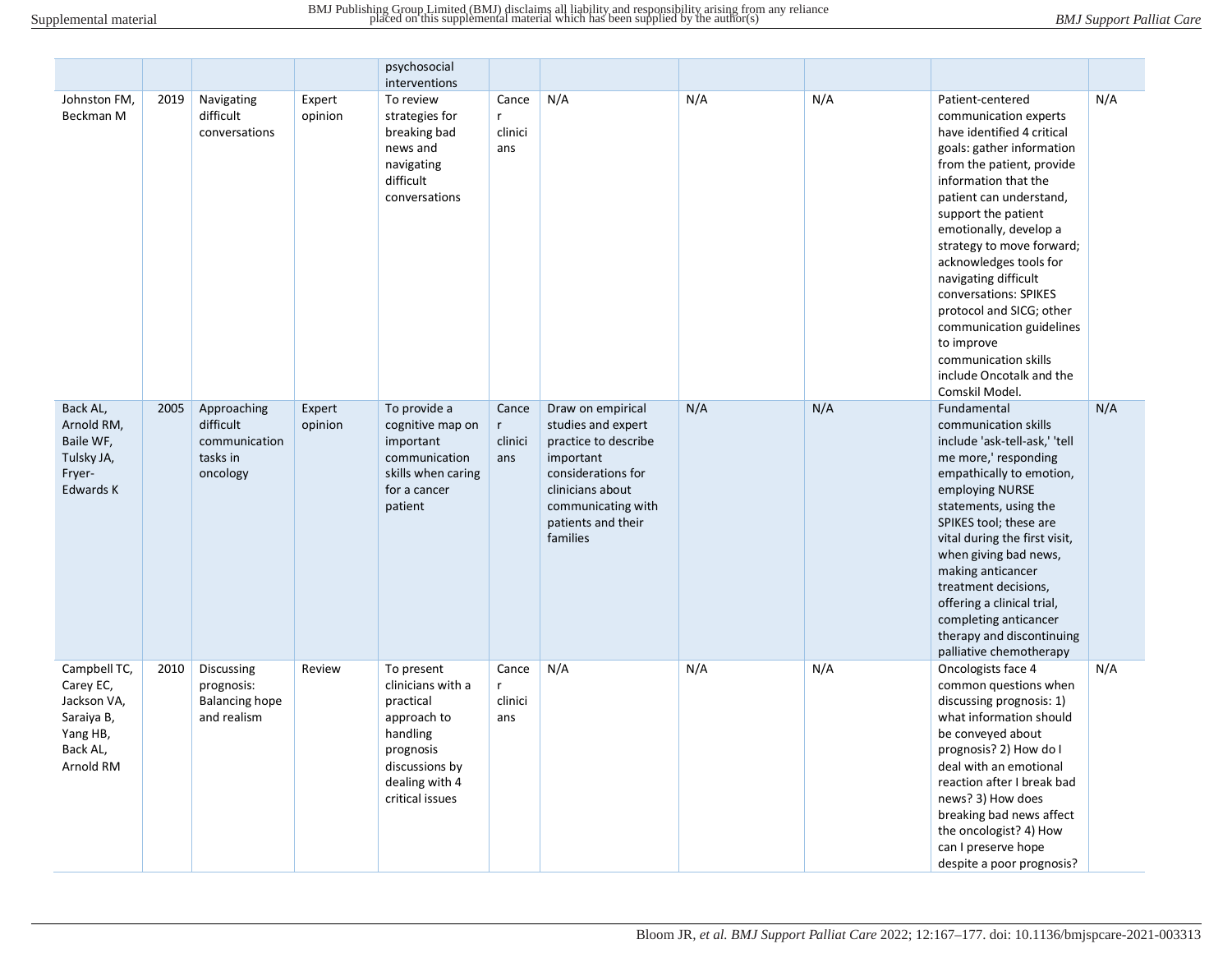| Kaplan M                                                                             | 2010 | <b>SPIKES: A</b><br>framework for<br>breaking bad<br>news to<br>patients with<br>cancer                           | Guideline               | SPIKES protocol<br>intervention:<br>asses step-wise<br>framework for<br>difficult<br>discussions                                                                           | Cance<br>$r_{\rm}$<br>clinici<br>ans                           | N/A                                                                                                      | N/A | N/A                                                                          | Key components of the<br>SPIKES strategy include<br>demonstrating empathy,<br>acknowledging and<br>validating the patient's<br>feelings, exploring the<br>patient's understanding<br>and acceptance of bad<br>news, and providing<br>information about<br>possible interventions.                                                                                                                                                                                                                                                                                   | N/A  |
|--------------------------------------------------------------------------------------|------|-------------------------------------------------------------------------------------------------------------------|-------------------------|----------------------------------------------------------------------------------------------------------------------------------------------------------------------------|----------------------------------------------------------------|----------------------------------------------------------------------------------------------------------|-----|------------------------------------------------------------------------------|---------------------------------------------------------------------------------------------------------------------------------------------------------------------------------------------------------------------------------------------------------------------------------------------------------------------------------------------------------------------------------------------------------------------------------------------------------------------------------------------------------------------------------------------------------------------|------|
| Wittenberg<br>E, Ferrell BR,<br>Goldsmith J,<br>Smith T,<br>Glajchen M,<br>Handzo GF | 2015 | Communication<br>education for<br>physicians, in:<br>Textbook of<br>palliative care<br>communication              | Review                  | To present a<br>'toolbox' of<br>strategies for<br>teaching<br>communication<br>skills particularly<br>within the field of<br>hospice and<br>palliative<br>medicine         | Cance<br>r<br>clinici<br>ans                                   | N/A                                                                                                      | N/A | N/A                                                                          | Communication in HPM<br>often includes discussions<br>related to breaking bad<br>news, transitions in care<br>plans, and ACP; patient-<br>centered communication<br>can be performed by<br>eliciting patient<br>perspective and<br>understanding, reaching a<br>shared understanding and<br>offering meaningful<br>choices; strategies for<br>effective communication<br>include: active listening,<br><b>NURSE</b> statements,<br>managing hope and<br>worry, SPIKES statements<br>when breaking bad news,<br>ask-tell-ask, tell me more,<br>and I wish statements | N/A  |
| Morgans AK,<br>Schapira L                                                            | 2015 | Confronting<br>therapeutic<br>failure: A<br>conversation<br>guide                                                 | Review                  | To confront<br>treatment failure<br>discussion, using<br>the SPIKES<br>protocol, address<br>the oncologist's<br>emotions and<br>practical tips for<br>breaking bad<br>news | Cance<br>$\mathsf{r}$<br>clinici<br>ans                        | N/A                                                                                                      | N/A | N/A                                                                          | Protocol reviewed;<br>addressing therapeutic<br>failure with patients can<br>be difficult, SPIKES<br>algorithm can aid the<br>clinician in divulging bad<br>news and can comfort<br>both the patient and<br>clinician.                                                                                                                                                                                                                                                                                                                                              | N/A  |
| Korsvold, Lie<br>HC,<br>Mellblom<br>AV, Ruud E,<br>Loge JH,<br>Finst A               | 2016 | Tailoring the<br>delivery of<br>cancer<br>diagnosis to<br>adolescent and<br>young adult<br>patients<br>displaying | Observation<br>al study | To analyze the<br>pragmatic<br>behavioral and<br>relational aspects<br>of<br>communication<br>between an<br>oncologist and                                                 | Cance<br>r<br>patien<br>ts and<br>cance<br>r<br>clinici<br>ans | Cases were audio-<br>recorded, transcribed<br>and reviewed<br>independently with<br>qualitative analysis | N/A | Descriptive<br>dialogue, language,<br>pauses $> 2$ seconds<br>were annotated | Analysis of clinician<br>behaviors is described in<br>reference to the SPIKES<br>protocol, acknowledging<br>patients' emotion and<br>providing hope are<br>emphasized                                                                                                                                                                                                                                                                                                                                                                                               | Fair |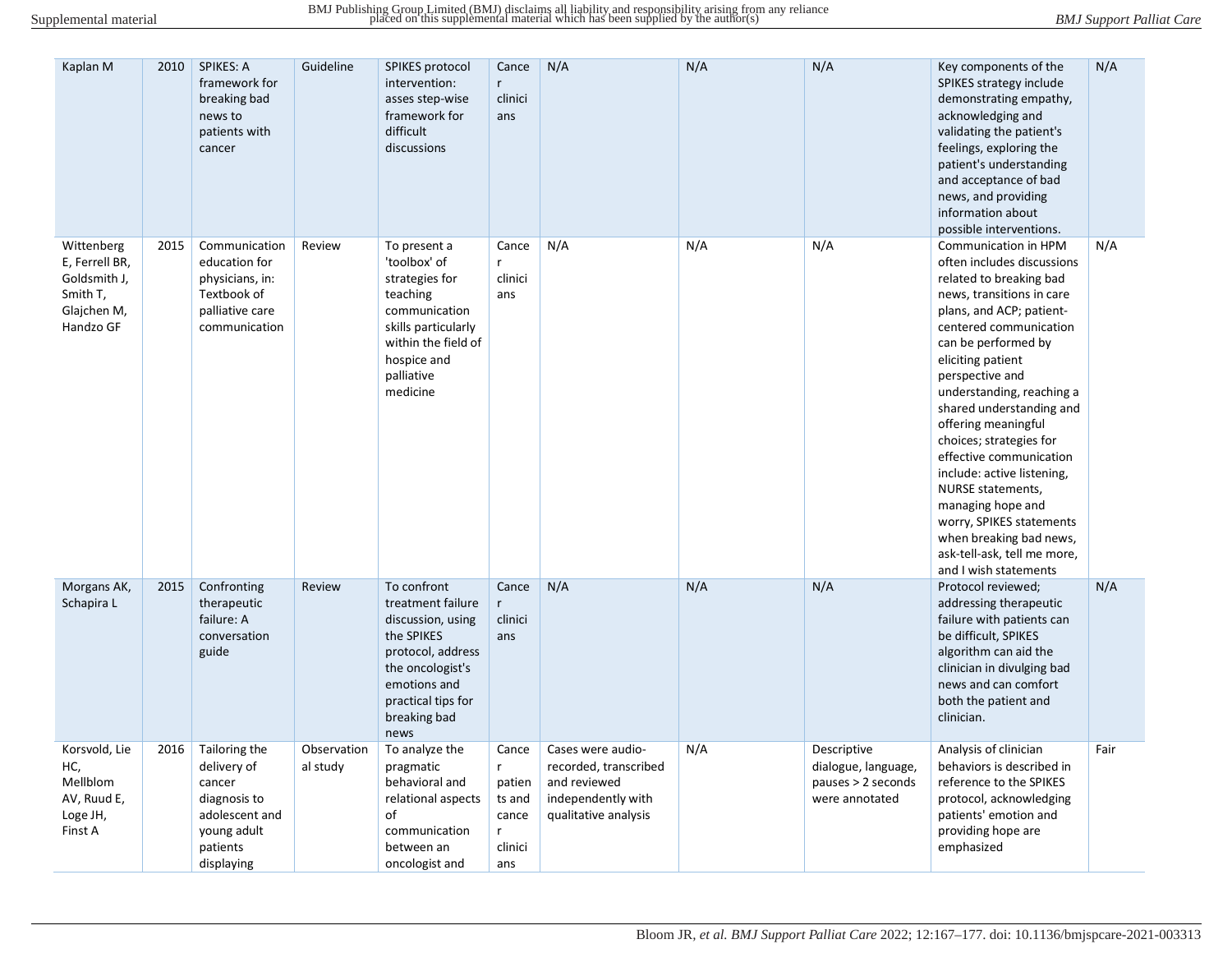| Frankel RM,<br>Stein T                                                                                                                                                                                                                                                                                                       | 2001 | strong<br>emotions: An<br>observational<br>study of two<br>cases<br>Getting the<br>most out of the<br>clinical                                                                                                                                                    | Guideline                   | adolescent/youn<br>g adult cancer<br>patient while<br>delivering bad<br>news<br>To describe 4<br>patterns of<br>behaviors and                                                                | Cance<br>$r_{\rm}$<br>clinici                                                                      | Derived from previous<br>empirical and<br>conceptual work on                                                                                                                                                                                                         | N/A                                                                                                                                                                                                                                                                                                                                                                                                                          | N/A                                                                                                                                                                                                                                                                                                                | The Four Habits are:<br>invest in the beginning,<br>elicit the patient's                                                                                                                                                                                                   | N/A  |
|------------------------------------------------------------------------------------------------------------------------------------------------------------------------------------------------------------------------------------------------------------------------------------------------------------------------------|------|-------------------------------------------------------------------------------------------------------------------------------------------------------------------------------------------------------------------------------------------------------------------|-----------------------------|----------------------------------------------------------------------------------------------------------------------------------------------------------------------------------------------|----------------------------------------------------------------------------------------------------|----------------------------------------------------------------------------------------------------------------------------------------------------------------------------------------------------------------------------------------------------------------------|------------------------------------------------------------------------------------------------------------------------------------------------------------------------------------------------------------------------------------------------------------------------------------------------------------------------------------------------------------------------------------------------------------------------------|--------------------------------------------------------------------------------------------------------------------------------------------------------------------------------------------------------------------------------------------------------------------------------------------------------------------|----------------------------------------------------------------------------------------------------------------------------------------------------------------------------------------------------------------------------------------------------------------------------|------|
|                                                                                                                                                                                                                                                                                                                              |      | encounter: The<br>four habits<br>model                                                                                                                                                                                                                            |                             | review the<br>evidence that<br>links each habit<br>with biomedical<br>and functional<br>outcomes of care                                                                                     | ans                                                                                                | interviewing, synthesis<br>of available literature<br>search on effective<br>communication with<br>addition of authors'<br>clinical and teaching<br>experience                                                                                                       |                                                                                                                                                                                                                                                                                                                                                                                                                              |                                                                                                                                                                                                                                                                                                                    | perspective, demonstrate<br>empathy, invest in the<br>end.                                                                                                                                                                                                                 |      |
| Jensen BF,<br>Gulbrandsen<br>P, Dahl FA,<br>Krupat E,<br>Frankel RM,<br>Finset A                                                                                                                                                                                                                                             | 2011 | Effectiveness of<br>a short course<br>in clinical<br>communication<br>skills for<br>hospital<br>doctors: Results<br>of a crossover<br>randomized<br>controlled trial<br>(ISRCTN221533<br>32)                                                                      | Randomized<br>control trial | To assess if a 20<br>hour<br>communication<br>skills course<br>based on the four<br>habits model<br>improves doctor-<br>patient<br>communication                                             | Clinici<br>ans<br>$(n=72)$                                                                         | Crossover randomized<br>control trial,<br>assessments were<br>video-based, blinded                                                                                                                                                                                   | 20 hour<br>communication<br>training, containing<br>alternating plenary<br>with<br>theory/debriefs,<br>practical group<br>sessions and role-<br>playing                                                                                                                                                                                                                                                                      | Primary outcome:<br>improvement of<br>communication<br>skills in real<br>encounters;<br>secondary<br>outcomes: global<br>patient satisfaction,<br>use of time in<br>encounter                                                                                                                                      | Clinicians in the<br>intervention arm were<br>associated with an<br>increase in the coding<br>scheme, signifying<br>increase in<br>communication<br>abilities/measures after 2<br>day training course;<br>encounter duration and<br>patient satisfaction did<br>not change | Good |
| Hoerger M,<br>Epstein RM,<br>Winters PC,<br>Fiscella K,<br>Duberstein<br>PR, Gramling<br>R, Butow PN,<br>Mohile SG,<br>Kaesberk PR,<br>Tang W,<br>Plumb S,<br>Walczak A,<br>Back AL,<br>Tancredi D,<br>Venuti A,<br>Cipri C,<br>Escalera G,<br>Ferro C,<br>Gaudion D,<br>Hoh B,<br>Leatherwood<br>B, Lewis L,<br>Robinson M, | 2013 | Values and<br>options in<br>cancer care<br>(VOICE): Study<br>design and<br>rationale for a<br>patient-<br>centered<br>communication<br>and decision-<br>making<br>intervention for<br>physicians,<br>patients with<br>advanced<br>cancer, and<br>their caregivers | Protocol                    | To describe an<br>investigation<br>designed to<br>facilitate<br>communication<br>and decision<br>making among<br>oncologists,<br>patients with<br>advanced cancer<br>and their<br>caregivers | Cance<br>$r_{\parallel}$<br>clinici<br>ans<br>and<br>cance<br>r<br>patien<br>ts/car<br>egiver<br>S | Randomized control<br>trial, clinicians<br>randomized to<br>intervention arm or<br>control arm 1:1,<br>patients of the<br>intervention arm<br>clinician received<br>patient-centered<br>intervention; follow-<br>up data collected<br>quarterly for up to 3<br>years | Oncologists<br>received<br>individualized<br>communication<br>training using<br>standardized<br>patient instructors<br>during a 50 minute<br>training session and<br>45 minute booster<br>session 1 month<br>later, focus placed<br>on engaging<br>patients,<br>responding to<br>emotion, informing<br>patients of<br>prognosis and<br>treatment choices,<br>and balanced<br>framing of<br>information;<br>patients received | Primary outcome:<br>composite measure<br>of patient-centered<br>communication,<br>coded from audio<br>recordings;<br>secondary<br>outcomes: patient-<br>physician<br>relationship, shared<br>understanding of<br>prognosis, QLL, and<br>aggressive<br>treatments and<br>hospice use in the<br>last 30 days of life | N/A                                                                                                                                                                                                                                                                        | N/A  |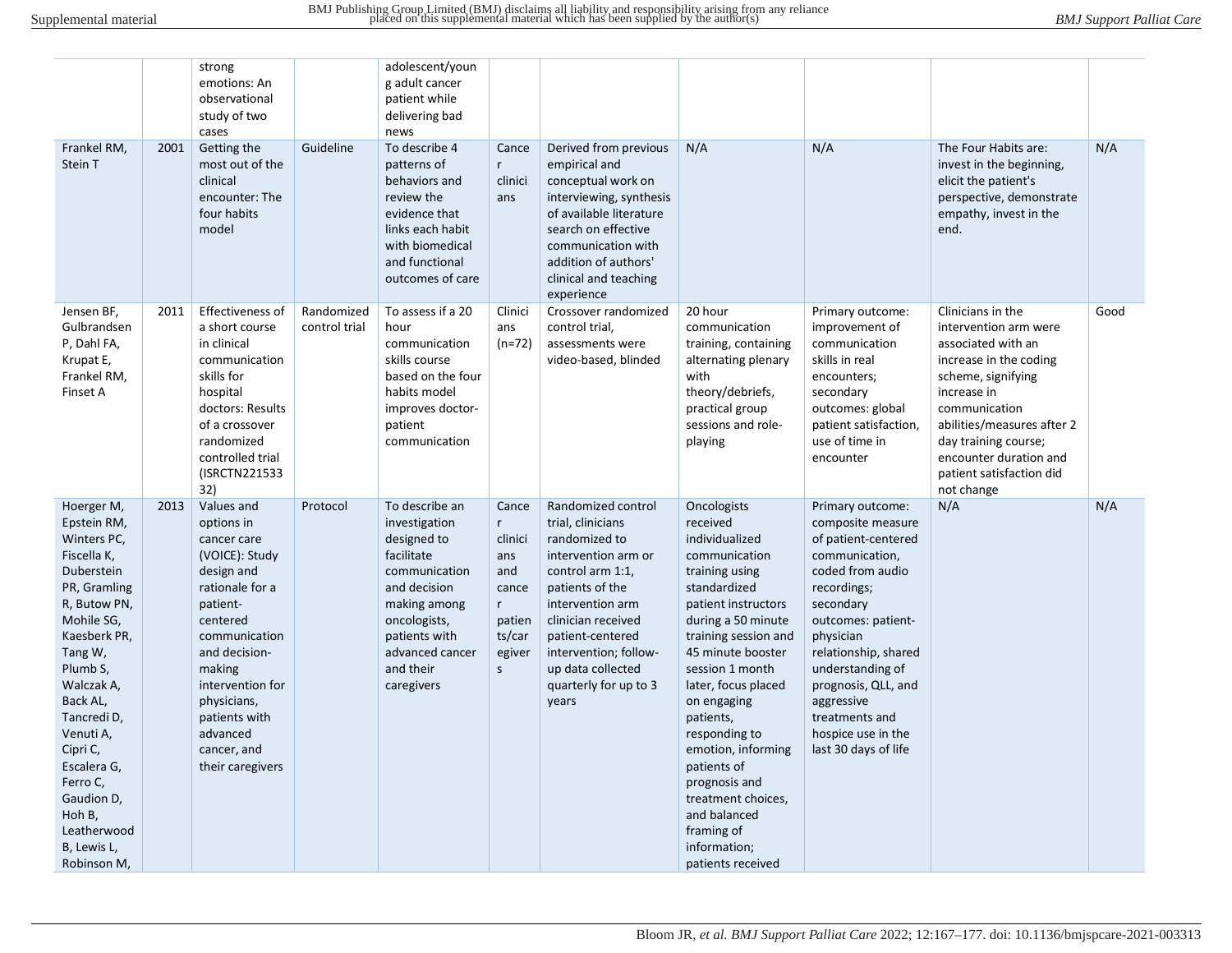| Sullivan P,<br><b>Kravitz RL</b>                                                                                                                                                                                                                                                                                                                    |      |                                                                                                                                                                                                                                                          |                             |                                                                                                                                                                       |                                                                                               |                                                                                                                                                                                                                                                                                     | question prompt<br>lists and<br>individualized<br>communication<br>coaching to identify<br>issues to address<br>during upcoming<br>oncologists' visits                                                                                                                                                                                                                                                                                                                                                                                                                                 |                                                                                                                                                                                                                                                                                                                    |                                                                                                                                                                                                                                                                                                 |      |
|-----------------------------------------------------------------------------------------------------------------------------------------------------------------------------------------------------------------------------------------------------------------------------------------------------------------------------------------------------|------|----------------------------------------------------------------------------------------------------------------------------------------------------------------------------------------------------------------------------------------------------------|-----------------------------|-----------------------------------------------------------------------------------------------------------------------------------------------------------------------|-----------------------------------------------------------------------------------------------|-------------------------------------------------------------------------------------------------------------------------------------------------------------------------------------------------------------------------------------------------------------------------------------|----------------------------------------------------------------------------------------------------------------------------------------------------------------------------------------------------------------------------------------------------------------------------------------------------------------------------------------------------------------------------------------------------------------------------------------------------------------------------------------------------------------------------------------------------------------------------------------|--------------------------------------------------------------------------------------------------------------------------------------------------------------------------------------------------------------------------------------------------------------------------------------------------------------------|-------------------------------------------------------------------------------------------------------------------------------------------------------------------------------------------------------------------------------------------------------------------------------------------------|------|
| Epstein RM,<br>Duberstein<br>PR, Fenton<br>JJ, Fiscella K,<br>Hoerger M,<br>Tancredi DJ,<br>Xing G,<br>Gramling R,<br>Mohile S,<br>Franks P,<br>Kaesberg P,<br>Plumb S,<br>Cipri CS,<br>Street RL,<br>Shields CG,<br>Back AL,<br>Butow P,<br>Walczak A,<br>Tattersall M,<br>Venuti A,<br>Sullivan P<br>Robinson M,<br>Hoh B, Lewis<br>L, Kravitz RL | 2017 | Effect of a<br>patient-<br>centered<br>communication<br>intervention on<br>oncologist-<br>patient<br>communication<br>, quality of life,<br>and health care<br>utilization in<br>advanced<br>cancer; The<br><b>VOICE</b><br>randomized<br>clinical trial | Randomized<br>control trial | To determine if a<br>combined<br>intervention<br>involving<br>oncologists,<br>cancer patients<br>and caregivers<br>could promote<br>patient-centered<br>communication | Cance<br>r<br>clinici<br>ans<br>(n=38)<br>and<br>cance<br>r<br>patien<br>ts<br>$(n=26)$<br>5) | Multicenter<br>randomized control<br>trial, clinicians<br>randomized to<br>intervention arm or<br>control arm 1:1,<br>patients of the<br>intervention arm<br>clinician received<br>patient-centered<br>intervention; follow-<br>up data collected<br>quarterly for up to 3<br>years | Oncologists<br>received<br>individualized<br>communication<br>training using<br>standardized<br>patient instructors<br>during a 50 minute<br>training session and<br>45 minute booster<br>session 1 month<br>later, focus placed<br>on engaging<br>patients,<br>responding to<br>emotion, informing<br>patients of<br>prognosis and<br>treatment choices,<br>and balanced<br>framing of<br>information;<br>patients received<br>question prompt<br>lists and<br>individualized<br>communication<br>coaching to identify<br>issues to address<br>during upcoming<br>oncologists' visits | Primary outcome:<br>composite measure<br>of patient-centered<br>communication,<br>coded from audio<br>recordings;<br>secondary<br>outcomes: patient-<br>physician<br>relationship, shared<br>understanding of<br>prognosis, QOL, and<br>aggressive<br>treatments and<br>hospice use in the<br>last 30 days of life | Intervention resulted in<br>clinically and statistically<br>significant improvements<br>in primary physician-<br>patient communication,<br>secondary outcomes not<br>statistically significant                                                                                                  | Good |
| Geerse OP,<br>Lamas DJ,<br>Sanders JJ,<br>Paladino J,<br>Kavanagh J,<br>Henrich NJ,<br>Berendsen<br>AJ,<br>Hiltermann<br>TJN, Fromme                                                                                                                                                                                                                | 2019 | A qualitative<br>study of serious<br>illness<br>conversations<br>in patients with<br>advanced<br>cancer                                                                                                                                                  | Observation<br>al study     | To characterize<br>the content of<br>serious illness<br>conversations<br>and identify<br>opportunities for<br>improvement                                             | Cance<br>r<br>clinici<br>ans<br>and<br>cance<br>r<br>patien<br>ts                             | Qualitative analysis of<br>audio-recorded,<br>serious illness<br>conversations using an<br>evidence-based guide<br>obtained through a<br>cluster randomized<br>controlled trial                                                                                                     | Clinicians received<br>training using SICG<br>in intervention arm                                                                                                                                                                                                                                                                                                                                                                                                                                                                                                                      | N/A                                                                                                                                                                                                                                                                                                                | Thematic analyses<br>produced 5 key themes:<br>(1) supportive dialogue<br>between patient and<br>clinician, (2) patients'<br>openness to discuss<br>emotionally challenging<br>topics, (3) patients'<br>willingness to verbalize<br>preferences, (4) clinicians'<br>difficulty in responding to | Good |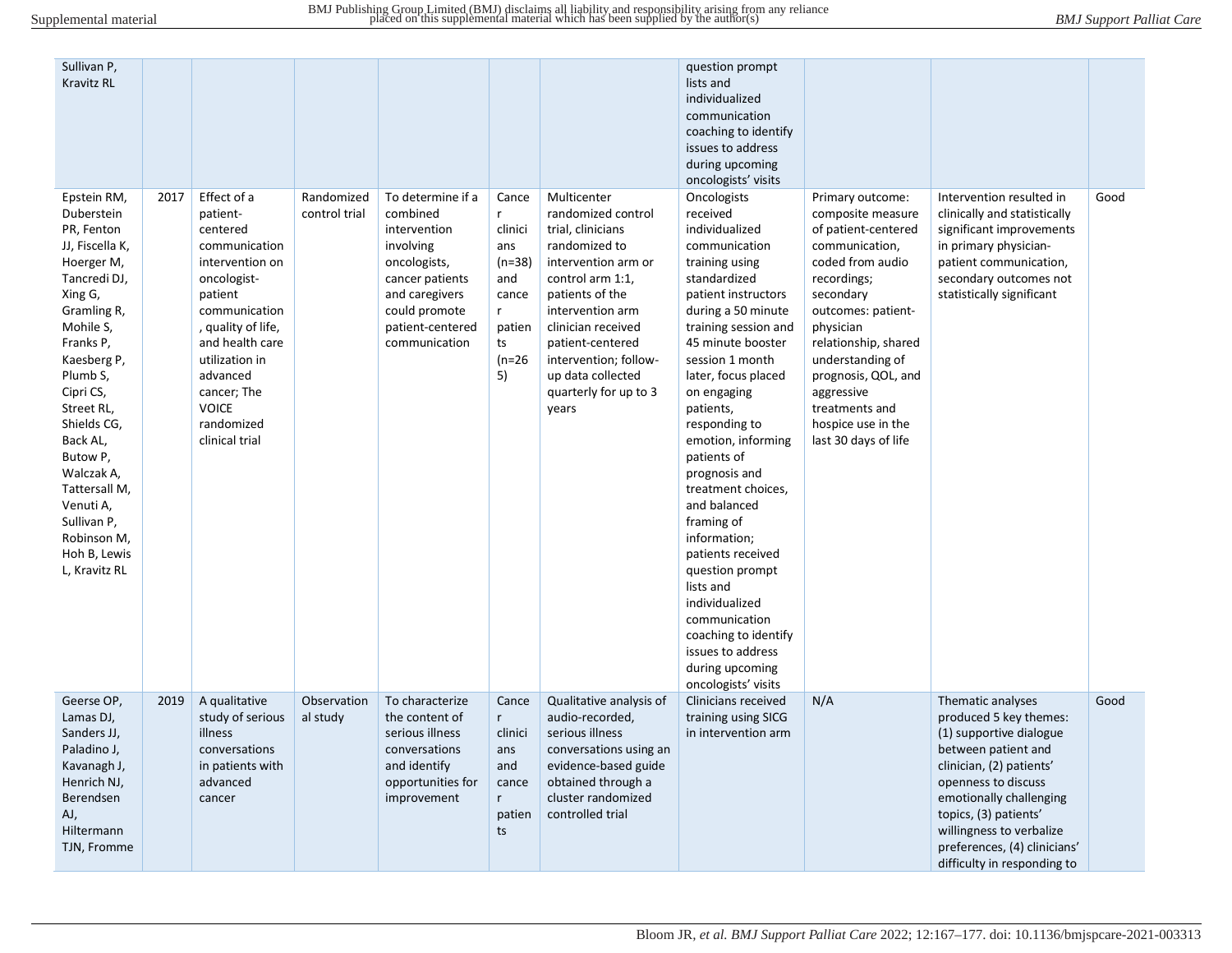| EK, Bernacki<br>RE, Block SD                                                                                      |      |                                                                                                                                                                                                                                                         |                            |                                                                                                                                                                                                                |                                                                                       |                                                                                                                                                                                                                                                          |                                                                                                                                                                                                                                                                                                                                                                                                          |                                                                                                                                                                                                                                                                                                                                                                                 | emotional statements, (5)<br>challenges in discussing<br>prognosis; median<br>conversation duration 14<br>minutes.                                                                                                                                                                                                                                                        |      |
|-------------------------------------------------------------------------------------------------------------------|------|---------------------------------------------------------------------------------------------------------------------------------------------------------------------------------------------------------------------------------------------------------|----------------------------|----------------------------------------------------------------------------------------------------------------------------------------------------------------------------------------------------------------|---------------------------------------------------------------------------------------|----------------------------------------------------------------------------------------------------------------------------------------------------------------------------------------------------------------------------------------------------------|----------------------------------------------------------------------------------------------------------------------------------------------------------------------------------------------------------------------------------------------------------------------------------------------------------------------------------------------------------------------------------------------------------|---------------------------------------------------------------------------------------------------------------------------------------------------------------------------------------------------------------------------------------------------------------------------------------------------------------------------------------------------------------------------------|---------------------------------------------------------------------------------------------------------------------------------------------------------------------------------------------------------------------------------------------------------------------------------------------------------------------------------------------------------------------------|------|
| Rodriguez KL,<br>Gambino FJ,<br>Butow PN,<br>Hagerty RG,<br>Arnold RM                                             | 2008 | It's going to<br>shorten your<br>life': Framing of<br>oncologist-<br>patient<br>communication<br>about<br>prognosis                                                                                                                                     | Observation<br>al<br>study | To use qualitative<br>methods to<br>determine how<br>oncologists,<br>patients and their<br>family use<br>framing when<br>discussing<br>treatment-<br>related and<br>disease-related<br>prognosis               | Cance<br>r.<br>clinici<br>ans<br>and<br>cance<br>r<br>patien<br>ts/car<br>egiver<br>s | Transcripts of first-<br>time encounters<br>between oncologists<br>and patients were<br>analyzed for presence<br>or absence of<br>prognostic discussion<br>(any discussion<br>concerning outcomes<br>related to cancer with<br>and without<br>treatment) | N/A                                                                                                                                                                                                                                                                                                                                                                                                      | Discussion<br>categorized into<br>varying groups:<br>discussion that<br>included or<br>excluded mention<br>of all patients, other<br>patients, the<br>current patient<br>alone, or the<br>current patient and<br>others; framed in<br>negative terms<br>(death, side effects,<br>costs or losses),<br>positive terms<br>(survival, increased<br>life span, benefits)<br>or both | The majority (79%) of<br>encounters included<br>examples of prognostic<br>discussion, language use<br>ranged from general to<br>personal, more<br>statements pertained to<br>treatment-related<br>prognosis than disease-<br>related prognosis (67% vs<br>33%), most clinicians used<br>positive framing terms or<br>a mixture of positive and<br>negative framing terms. | Fair |
| <b>Henselmans</b><br>I, Smets<br>EMA, de<br>Haes JCJM,<br>Dijkgraaf<br>MGW, de<br>Vos FY, van<br>Laarhoven<br>HWM | 2018 | A randomized<br>controlled trial<br>of a skills<br>training for<br>oncologists and<br>a<br>communication<br>aid for patients<br>to stimulate<br>shared decision<br>making about<br>palliative<br>systemic<br>treatment<br>(CHOICE): A<br>study protocol | Protocol                   | To evaluate the<br>effectiveness of a<br>patient<br>communication<br>aid and<br>oncologist<br>training on<br>shared decision<br>making regarding<br>palliative<br>systemic<br>treatment for<br>cancer patients | Caner<br>clinici<br>ans<br>and<br>cance<br>r.<br>patien<br>ts                         | Patients fill out<br>questionnaires at<br>baseline, before and<br>after the consultation,<br>at 3 months, and at 6<br>months                                                                                                                             | Clinicians undergo<br>oncologist training<br>which includes: a<br>reader, 2 group<br>sessions (3.5 hour<br>including modelling<br>videos and role<br>play), a booster<br>feedback session (1<br>hour), and a<br>consultation room<br>tool.<br>Patients receive the<br>patient<br>communication aid<br>which consists of a<br>home-sent question<br>prompt list and a<br>value clarification<br>exercise. | Primary outcome:<br>observed shared<br>decision making in<br>audio-recorded<br>consultations;<br>secondary<br>outcomes: patient<br>and oncologist<br>evaluation of<br>communication and<br>decision-making,<br>the decision made,<br>QOL, potential<br>adverse outcomes<br>such as anxiety and<br>hopelessness,<br>consultation<br>duration                                     | Development of a<br>transferable, training<br>protocol                                                                                                                                                                                                                                                                                                                    | N/A  |
| Licquirish<br>SM, Cook OY,<br>Pattuwage<br>LP, Saunders<br>C, Jefford M,                                          | 2019 | Tools to<br>facilitate<br>communication<br>during<br>physician-                                                                                                                                                                                         | Systematic<br>Review       | Evaluate<br>systematic<br>reviews on the<br>topic of patient-                                                                                                                                                  | Cance<br>r<br>clinici<br>ans                                                          | Systematic review:<br>searched 5 databases<br>for primary<br>intervention studies                                                                                                                                                                        | N/A                                                                                                                                                                                                                                                                                                                                                                                                      | Characteristics of<br>reviews including<br>patient reported<br>outcome measures,<br>question prompt                                                                                                                                                                                                                                                                             | Eleven systematic reviews<br>reviewed; question<br>prompt lists and patient<br>reported outcome<br>measures are the most                                                                                                                                                                                                                                                  | Good |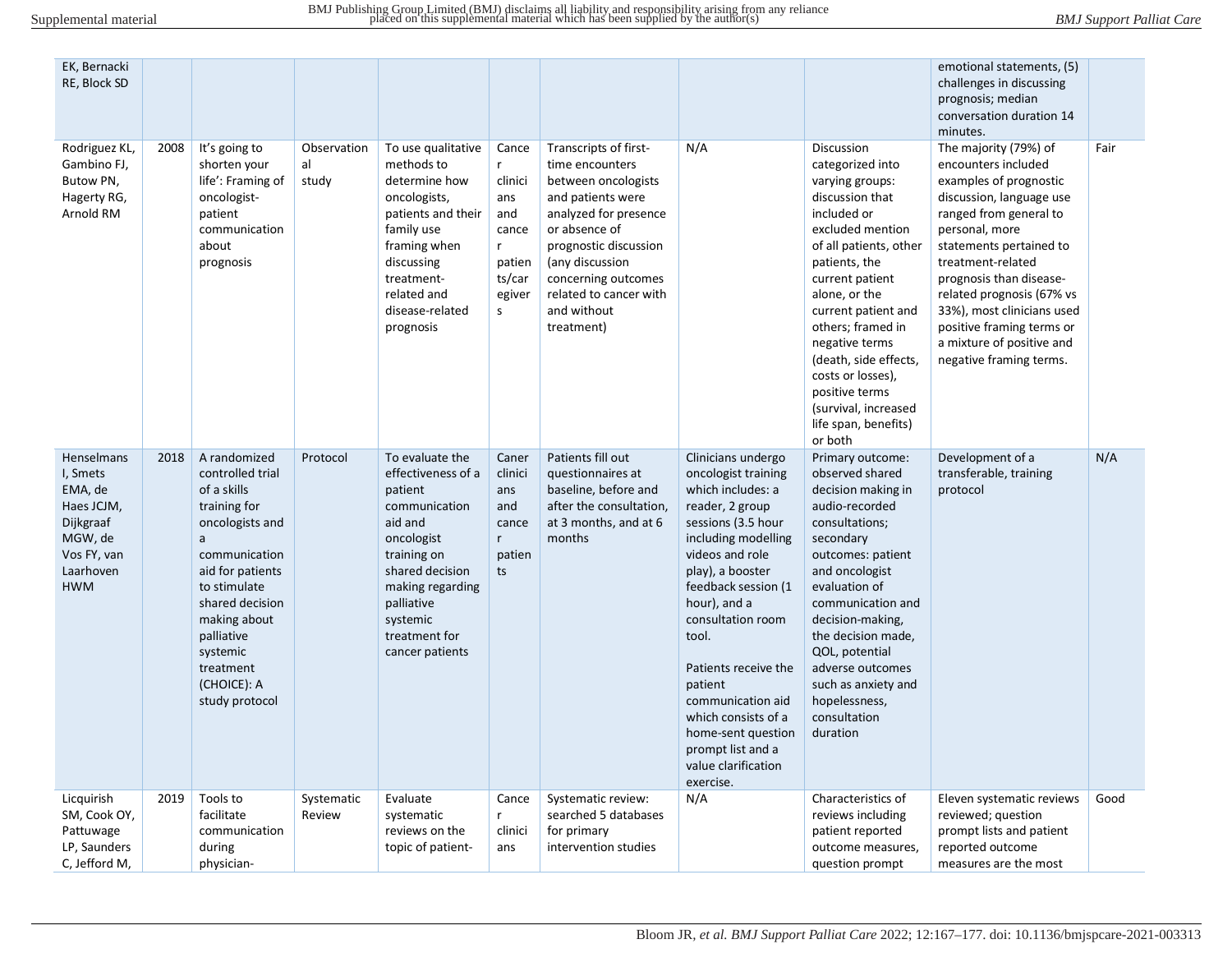| Koczwara B,<br>Johson CE,<br>Emery JD                                                                                                                            |      | patient<br>consultations in<br>cancer care: An<br>overview of<br>systematic<br>reviews                                                                                                                           |                             | physician<br>communication                                                                                                                                        |                                                                                       |                                                                                                                                                                                                                                                                                                     |                                                                                                                                                                                                                                                                                                                                                                                                                                                                                                                                                              | lists, audio<br>recordings, patient-<br>held records                                                                                                                                                                                                                                                                                 | effective tools to facilitate<br>physician-patient<br>communication and<br>benefit oncologic<br>patients.                                                                                                                                                                                                                                                                                                                                                                                                                                                                         |      |
|------------------------------------------------------------------------------------------------------------------------------------------------------------------|------|------------------------------------------------------------------------------------------------------------------------------------------------------------------------------------------------------------------|-----------------------------|-------------------------------------------------------------------------------------------------------------------------------------------------------------------|---------------------------------------------------------------------------------------|-----------------------------------------------------------------------------------------------------------------------------------------------------------------------------------------------------------------------------------------------------------------------------------------------------|--------------------------------------------------------------------------------------------------------------------------------------------------------------------------------------------------------------------------------------------------------------------------------------------------------------------------------------------------------------------------------------------------------------------------------------------------------------------------------------------------------------------------------------------------------------|--------------------------------------------------------------------------------------------------------------------------------------------------------------------------------------------------------------------------------------------------------------------------------------------------------------------------------------|-----------------------------------------------------------------------------------------------------------------------------------------------------------------------------------------------------------------------------------------------------------------------------------------------------------------------------------------------------------------------------------------------------------------------------------------------------------------------------------------------------------------------------------------------------------------------------------|------|
| Walczak A,<br>Butow PN,<br>Tattersall<br>MHN,<br>Davidson<br>PM, Young J,<br>Epstein RM,<br>Costa DS,<br>Clayton JM                                              | 2017 | Encouraging<br>early discussion<br>of life<br>expectancy and<br>end-of-life care:<br>A randomised<br>controlled trial<br>of a nurse-led<br>communication<br>support<br>program for<br>patients and<br>caregivers | Randomized<br>control trial | To evaluate the<br>efficacy of a<br>nurse-facilitated<br>communication<br>support program<br>to assist them in<br>discussing<br>prognosis and<br>end-of-life care | Cance<br>r.<br>clinici<br>ans<br>and<br>cance<br>r<br>patien<br>ts<br>$(n=11)$<br>(0) | Patients randomized<br>to communication<br>support program or<br>standard of care, 1:1,<br>audio-recording of<br>consultation and<br>follow-up<br>questionnaire<br>completed 1 month<br>later                                                                                                       | Nurse-led<br>communication<br>support program<br>included 45 minute<br>face-to-face<br>meeting 1 week<br>prior to oncology<br>consultation and 15<br>minute telephone-<br>booster session 1-2<br>weeks after<br>consultation;<br>sessions included<br>guided exploration<br>of QPL,<br>communication<br>challenges, patient<br>values and<br>concerns, and<br>emphasizing the<br>value of discussing<br>prognosis and EOL<br>care early with<br>oncologists; before<br>consultation, nurses<br>cued oncologists to<br>endorse QPL use<br>and question-asking | Primary outcome:<br>number of<br>questions asked and<br>expression of cues<br>for further<br>discussion during<br>consultation;<br>secondary<br>outcomes: self-<br>efficacy in<br>communicating with<br>oncologist,<br>likelihood to meet<br>preference for<br>information receival<br>and involvement in<br>decision making,<br>QOL | Communication support<br>program participants gave<br>significantly more cues for<br>discussion of prognosis,<br>EOL care, and future care<br>options; their self-efficacy<br>in knowing what<br>questions to ask at follow-<br>up significantly improved<br>while the control arm<br>participants' self-efficacy<br>declined; oncologists' QPL<br>and question asking<br>endorsement was<br>inconsistent; the<br>intervention did not<br>affect health-related OOL<br>or likelihood that their<br>health information or<br>shared decision-making<br>preferences would be<br>met | Fair |
| Clayton JM,<br>Butow PN,<br>Tattersall<br>MHN, Devine<br>RJ, Simpson<br>JM, Aggarwal<br>G, Clark KJ,<br>Currow DC,<br>Elliott LM,<br>Lacey J, Lee<br>PG, Noel MA | 2007 | Randomized<br>controlled trial<br>of a prompt list<br>to help<br>advanced<br>cancer patients<br>and their<br>caregivers to<br>ask questions<br>about<br>prognosis and<br>end-of-life care                        | Randomized<br>control trial | To determine<br>whether a QPL<br>influences cancer<br>patients' and<br>caregivers'<br>questions and<br>discussion of<br>topics relevant to<br>end-of-life care    | Cance<br>r.<br>patien<br>ts and<br>family<br>caregi<br>vers<br>$(n=17)$<br>4)         | Patients randomized<br>to standard<br>consultation or<br>provision of QPL<br>before consultation;<br>consultations were<br>audiotaped,<br>transcribed and<br>analyzed by blinded<br>coders; patients<br>completed<br>questionnaires before,<br>within 24 hours and 3<br>weeks after<br>consultation | Patients were<br>provided the QPL<br>20-30 minutes<br>before their<br>consultation with a<br>palliative care<br>physician; QPL was<br>comprised of a 16-<br>page booklet<br>containing 112<br>questions grouped<br>into 9 topics                                                                                                                                                                                                                                                                                                                             | Primary outcome:<br>total number of<br>patient questions<br>during consultation;<br>other items<br>measured: total<br>number of items<br>discussed, patient<br>concerns,<br>achievement of<br>information<br>preferences, patient<br>satisfaction, patient<br>anxiety, physician<br>satisfaction with<br>communication,              | Compared with controls,<br>QPL patients and<br>caregivers asked more<br>prognostic questions and<br>discussed more<br>prognostic and EOL<br>issues, fewer QPL patients<br>had unmet information<br>needs about the future,<br>the greatest area of<br>unmet information need.<br>No difference in anxiety<br>or patient/physician<br>satisfaction were<br>observed.                                                                                                                                                                                                               | Good |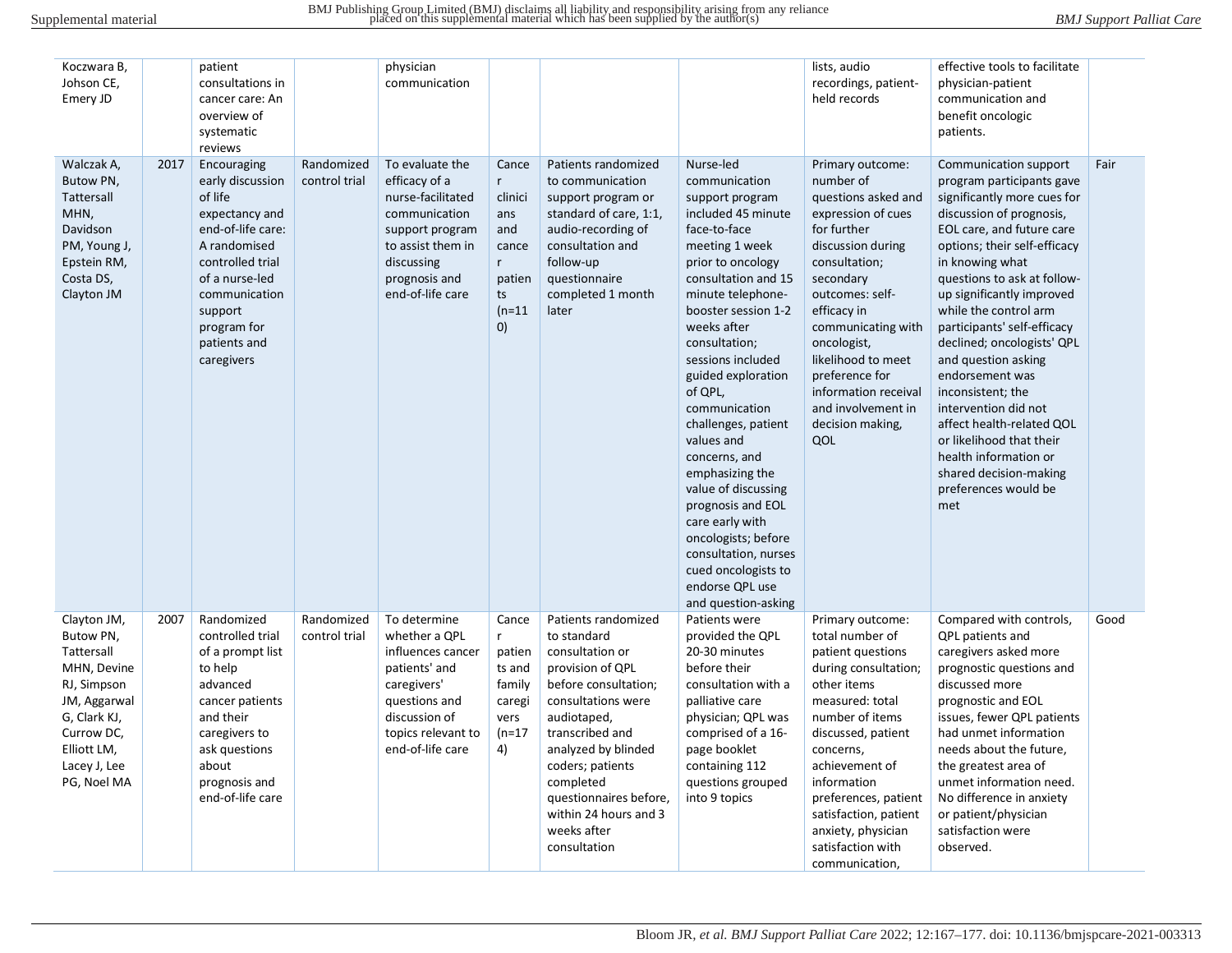|                                                                                                                                       |      |                                                                                                                                        |                         |                                                                                                                                                                                                                                                                            |                            |                                                                                                                                                                                                         |     | consultation<br>duration                                                                         |                                                                                                                                                                                                                                                                 |      |
|---------------------------------------------------------------------------------------------------------------------------------------|------|----------------------------------------------------------------------------------------------------------------------------------------|-------------------------|----------------------------------------------------------------------------------------------------------------------------------------------------------------------------------------------------------------------------------------------------------------------------|----------------------------|---------------------------------------------------------------------------------------------------------------------------------------------------------------------------------------------------------|-----|--------------------------------------------------------------------------------------------------|-----------------------------------------------------------------------------------------------------------------------------------------------------------------------------------------------------------------------------------------------------------------|------|
| Fallowfield L                                                                                                                         | 1993 | Giving sad and<br>bad news                                                                                                             | Expert<br>opinion       | To provide<br>recommendation<br>s on how to<br>successfully<br>disclose bad<br>news                                                                                                                                                                                        | Cance<br>clinici<br>ans    | N/A                                                                                                                                                                                                     | N/A | N/A                                                                                              | Clinicians must<br>adequately prepare for<br>the meeting, ensure the<br>patient has understood<br>the message, cope with<br>the patient's reactions<br>and address the patient's<br>immediate needs.                                                            | N/A  |
| Tulsky JA,<br>Beach MC,<br>Butow PN,<br>Hickman SE,<br>Mack JW,<br>Morrison RS,<br>Street RL,<br>Sudore RL,<br>White DB,<br>Pollak KL | 2017 | A research<br>agenda for<br>communication<br>between health<br>care<br>professionals<br>and patients<br>living with<br>serious illness | Guideline               | To assess the<br>current state of<br>recommendation<br>s for<br>communications<br>among<br>healthcare<br>professionals,<br>identify gaps in<br>understanding<br>the impact of<br>communication<br>on patient<br>outcomes and<br>create an agenda<br>for future<br>research | Clinici<br>ans             | Divided the field of<br>communication<br>between clinicians and<br>patients living with<br>serious illness into 10<br>groups, then further<br>organized into 7<br>categories                            | N/A | N/A                                                                                              | Seven identified core<br>categories: shared<br>decision making, advance<br>care planning,<br>communication training,<br>measuring<br>communication,<br>communication about<br>prognosis, emotion and<br>serious illness<br>communication and<br>cultural needs. | N/A  |
| Butow PN,<br>Kazemi JN,<br>Beeney LJ,<br>Griffin AM,<br>Dunn SM,<br>Tattersall<br><b>MH</b>                                           | 1996 | When the<br>diagnosis is<br>cancer: Patient<br>communication<br>experiences<br>and<br>preferences                                      | Observation<br>al study | To investigate<br>the experiences<br>and preferences<br>for<br>communication<br>about diagnosis,<br>prognosis and<br>treatment of<br>patients<br>diagnosed with<br>cancer                                                                                                  | Cance<br>r<br>patien<br>ts | Self-reported<br>questionnaire,<br>qualitative data<br>generated from focus<br>groups                                                                                                                   | N/A | <b>Differences</b><br>between patient<br>experiences,<br>preferences and<br>published guidelines | Patient preference for<br>communication during<br>diagnostic consultation is<br>not always consistent<br>with published guidelines                                                                                                                              | Good |
| Adamson M,<br>Choi K,<br>Notaro S,<br>Cotoc C                                                                                         | 2018 | The doctor-<br>patient<br>relationship<br>and<br>information-<br>seeking<br>behavior: Four<br>orientations to                          | Observation<br>al study | To explore how<br>cancer patients'<br>interpretations of<br>the physician's<br>role as<br>information<br>provider affects<br>communication                                                                                                                                 | Cance<br>r<br>patien<br>ts | Patients completed a<br>semi structured<br>qualitative interview<br>addressing their<br>treatment experience<br>and communication<br>with the clinician;<br>interviews were coded<br>and analyzed using | N/A | Outcomes based on<br>coded thematic<br>analysis                                                  | Participants exhibited<br>different information-<br>seeking behavior based<br>on how they interpreted<br>the role of the clinician,<br>which in turn affected the<br>kind of information they<br>questioned, their<br>understanding level of                    | Poor |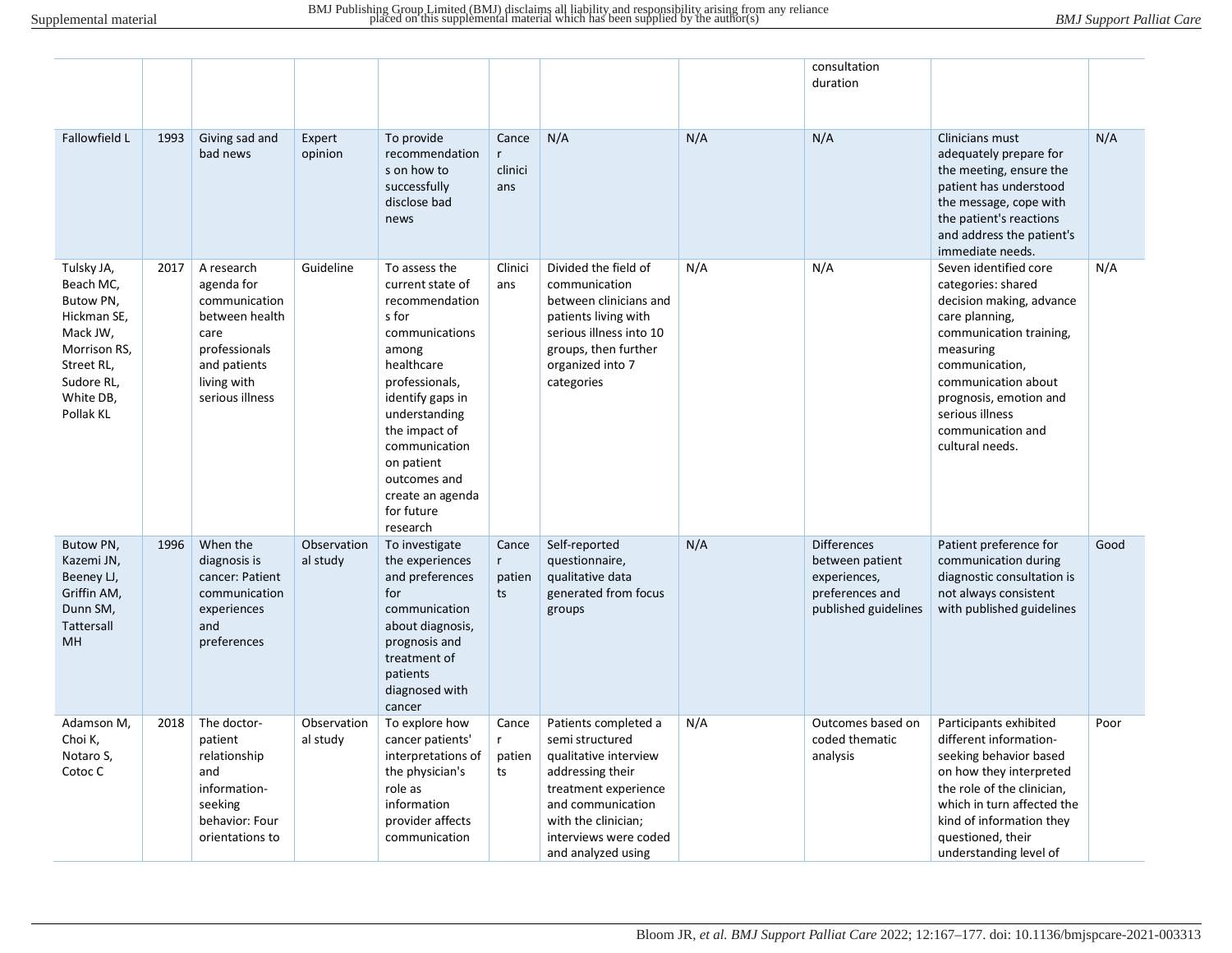|                                                                                                                       |      | cancer<br>communication                                                                                                                                                                   |                                                           | between patient<br>and clinician.                                                                                                                                                                               |                                                            | inductive thematic<br>analysis                                                                                                         |                                                                                                                                                                           |                                                                                                                                                                                                                           | information received and<br>their overall<br>understanding of their<br>cancer.                                                                                                                                                                                                                                                                                                                                  |      |
|-----------------------------------------------------------------------------------------------------------------------|------|-------------------------------------------------------------------------------------------------------------------------------------------------------------------------------------------|-----------------------------------------------------------|-----------------------------------------------------------------------------------------------------------------------------------------------------------------------------------------------------------------|------------------------------------------------------------|----------------------------------------------------------------------------------------------------------------------------------------|---------------------------------------------------------------------------------------------------------------------------------------------------------------------------|---------------------------------------------------------------------------------------------------------------------------------------------------------------------------------------------------------------------------|-----------------------------------------------------------------------------------------------------------------------------------------------------------------------------------------------------------------------------------------------------------------------------------------------------------------------------------------------------------------------------------------------------------------|------|
| Ghoshal A,<br>Salins N,<br>Damani A,<br>Chowdhury J,<br>Chitre A,<br>Muckaden<br>MA,<br>Deodharr J,<br><b>Badwe R</b> | 2019 | To tell or not to<br>tell: Exploring<br>the preferences<br>and attitudes of<br>patients and<br>family<br>caregivers on<br>disclosure of a<br>cancer-related<br>diagnosis and<br>prognosis | Observation<br>al study                                   | To understand<br>patient and<br>family<br>preferences on<br>prognostic and<br>diagnostic<br>disclosure                                                                                                          | Cance<br>r<br>patien<br>ts and<br>family<br>caregi<br>vers | Patient reported,<br>prevalidated, close-<br>ended preference<br>questions and<br>interviewed for open-<br>ended attitude<br>questions | N/A                                                                                                                                                                       | Primary outcome:<br>to evaluate patient<br>and caregiver<br>preference on<br>diagnostic and<br>prognostic<br>disclosure;<br>secondary<br>outcomes: assess<br>preference and<br>attitude of<br>communication<br>disclosure | Patient felt that knowing<br>a diagnosis and prognosis<br>may help them be<br>prepared, plan for<br>additional treatment,<br>anticipate complications,<br>and plan for the future;<br>patients' caregivers felt<br>that knowing a diagnosis<br>and prognosis may<br>negatively affect future<br>course of illness and<br>cause patients to<br>experience stress,<br>depression, loss of hope<br>and confidence. | Fair |
| Porensky EK,<br>Carpenter BD                                                                                          | 2016 | Breaking bad<br>news: Effects of<br>forecasting<br>diagnosis and<br>framing<br>prognosis                                                                                                  | Non-<br>randomized<br>study on<br>intervention<br>effects | To assess an<br>experimental<br>paradigm using 2<br>communications<br>strategies<br>forecasting bad<br>news and<br>framing<br>prognosis, in the<br>context of cancer                                            | Cance<br>r<br>patien<br>ts<br>$(n=12)$<br>8)               | In a 2x2 design,<br>patients received bad<br>news in a hypothetical<br>consultation                                                    | The physician<br>presented<br>diagnostic and<br>prognostic<br>information, varying<br>warning (warning<br>shot vs no warning)<br>and framing<br>(positive vs<br>negative) | Effects on<br>psychological<br>distress, recall<br>accuracy and<br>subjective<br>interpretations of<br>the news                                                                                                           | Warning was not<br>associated with lower<br>psychological distress or<br>improved recall;<br>individuals who heard a<br>positively-framed<br>prognosis had<br>significantly less<br>psychological distress,<br>rated their prognosis<br>better and were more<br>hopeful; however, they<br>showed a trend toward<br>reduced accuracy in<br>recalling prognostic<br>statistics.                                   | Good |
| Glare PA,<br>Sinclair CT                                                                                              | 2008 | Palliative<br>medicine<br>review:<br>Prognostication                                                                                                                                      | Expert<br>opinion                                         | Discuss a<br>framework for<br>understanding<br>prognosis and<br>how its different<br>domains may be<br>applied to<br>patients with life-<br>limiting illness;<br>predict survival in<br>patients with<br>cancer | Cance<br>r<br>clinici<br>ans                               | N/A                                                                                                                                    | N/A                                                                                                                                                                       | N/A                                                                                                                                                                                                                       | Families dissatisfaction<br>with communication<br>around end of life may be<br>due to: internal tension<br>between wanting realistic<br>prognostic information<br>and hope, difficulty<br>understanding, different<br>individuals wanting<br>different amounts of<br>information, difficulty<br>understanding aims of<br>treatment, feeling<br>overwhelmed and poorly                                           | N/A  |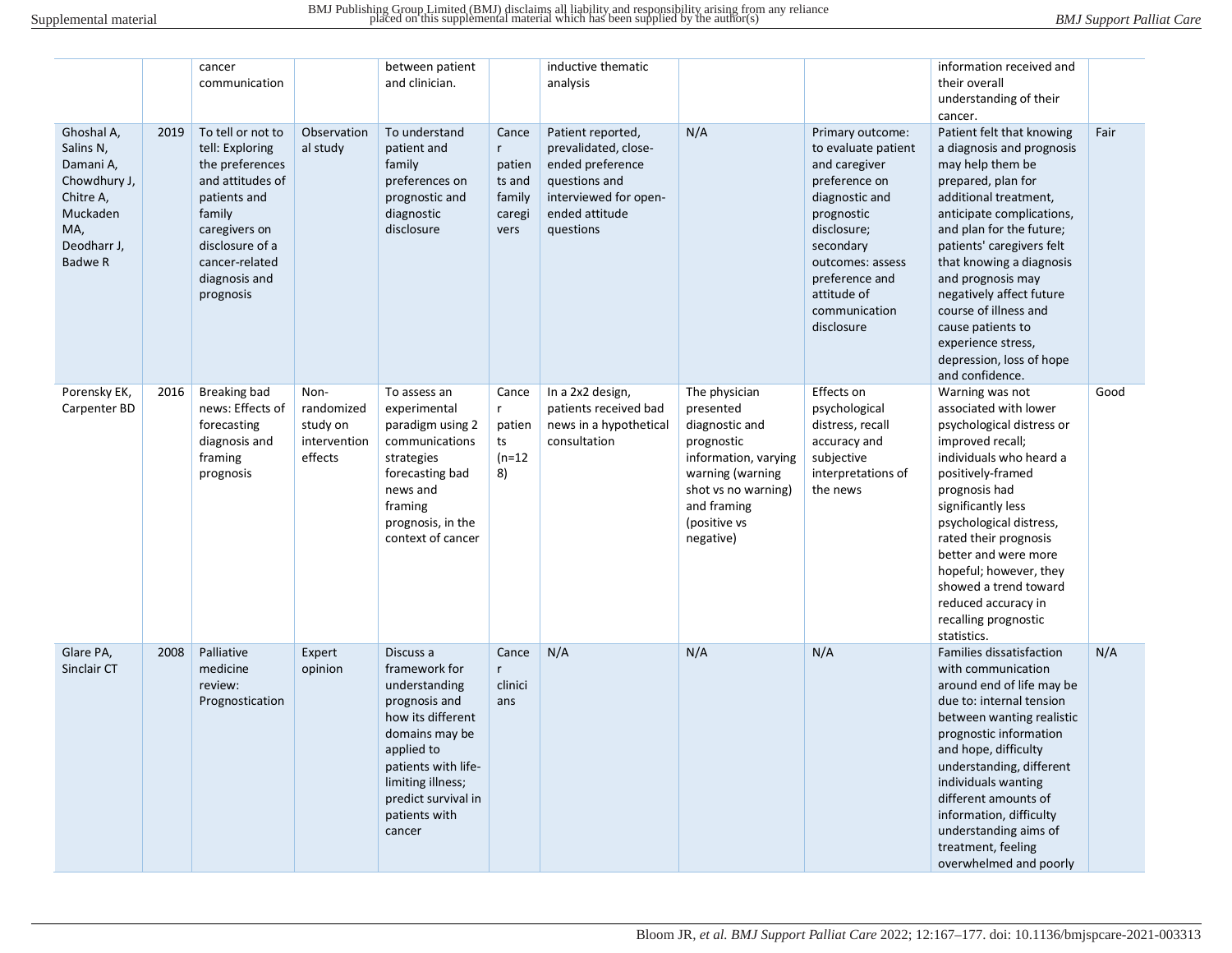|                                                                                                                         |      |                                                                                                                          |                             |                                                                                                                                           |                                                                                    |                                                                                                                                                                                          |                                                                                                                                                                               |                                                                                                                                                                                                                          | prepared to make<br>decisions.                                                                                                                                                                                                                                                                                                                                                                      |      |
|-------------------------------------------------------------------------------------------------------------------------|------|--------------------------------------------------------------------------------------------------------------------------|-----------------------------|-------------------------------------------------------------------------------------------------------------------------------------------|------------------------------------------------------------------------------------|------------------------------------------------------------------------------------------------------------------------------------------------------------------------------------------|-------------------------------------------------------------------------------------------------------------------------------------------------------------------------------|--------------------------------------------------------------------------------------------------------------------------------------------------------------------------------------------------------------------------|-----------------------------------------------------------------------------------------------------------------------------------------------------------------------------------------------------------------------------------------------------------------------------------------------------------------------------------------------------------------------------------------------------|------|
| Hagerty RG,<br>Butow PN,<br>Ellis PA, Lobb<br>EA,<br>Pendlebury<br>S, Leighl N,<br>Goldstein D,<br>Lo SK,<br>Tattersall | 2004 | Cancer patient<br>preferences for<br>communication<br>of prognosis in<br>the metastatic<br>setting                       | Observation<br>al study     | To identify<br>preferences for<br>and predictors of<br>prognostic<br>information<br>among patients<br>with incurable<br>metastatic cancer | Cance<br>r<br>patien<br>ts                                                         | Patients completed a<br>survey eliciting their<br>preferences for<br>prognostic<br>information including<br>type, quantity, mode<br>and timing of<br>presentation                        | N/A                                                                                                                                                                           | Patient anxiety,<br>depression,<br>preferences<br>information and<br>involvement                                                                                                                                         | Majority of patients<br>wanted information on<br>side effects, symptoms<br>and treatment options;<br>85% wanted to know<br>longest survival time with<br>treatment, 80% wanted<br>to know 5-year survival<br>rate and 81% wanted to<br>know average survival<br>length; patients with<br>higher depression scores<br>were more likely to want<br>to know shortest time to<br>live without treatment | Good |
| Kaplowitz SA,<br>Campo S,<br>Chiu WT                                                                                    | 2002 | Cancer<br>patients'<br>desires for<br>communication<br>of prognosis<br>information                                       | Observation<br>al study     | To determine<br>how often<br>patients want,<br>request and<br>receive<br>qualitative<br>prognosis and<br>quantitative<br>estimate         | Cance<br>$\mathsf{r}$<br>patien<br>ts                                              | Patients completed<br>questionnaire                                                                                                                                                      | N/A                                                                                                                                                                           | Number of patients<br>who wanted, asked<br>for and received 2<br>kinds of prognostic<br>information                                                                                                                      | Majority of patients want<br>to know their prognosis<br>with 80% wanting a<br>qualitative prognosis and<br>53% wanting a<br>quantitative prognosis;<br>15% and 36% of patients<br>who want a qualitative<br>and quantitative<br>prognosis, respectively,<br>fail to ask for it                                                                                                                      | Poor |
| Fallowfield L,<br>Ford S, Lewis<br>S                                                                                    | 1995 | No news is not<br>good news:<br>Information<br>preferences of<br>patients with<br>cancer                                 | Observation<br>al study     | To assess<br>patients'<br>preferences for<br>general and<br>specific<br>information<br>about their<br>disease                             | Cance<br>$\mathsf{r}$<br>patien<br>ts                                              | Patients were given<br>potentially distressing<br>news confirming their<br>diagnosis and/or<br>recurrence; visits were<br>audio-taped; patients<br>completed pre-visit<br>questionnaires | N/A                                                                                                                                                                           | Psychological<br>morbidity before<br>seeing the<br>oncologist, anxiety,<br>depression,<br>preference for<br>quantity and quality<br>of information<br>regarding disease,<br>prognosis,<br>treatment and side-<br>effects | Most cancer patients<br>(94%) wish to be well-<br>informed about diagnosis,<br>prognosis, therapeutic<br>options and side effects,<br>be it good or bad;<br>patients who want less<br>specific or no extra<br>information were older<br>and had poorer<br>prognoses                                                                                                                                 | Good |
| Tulsky JA,<br>Arnold RM,<br>Alexander<br>SC, Olsen<br>MK, Jeffreys<br>AS,<br>Rodriguez KL,<br>Skinner CS,<br>Farrell D, | 2011 | Enhancing<br>communication<br>between<br>oncologists and<br>patients with a<br>computer-<br>based training<br>program: A | Randomized<br>control trial | To evaluate if a<br>brief,<br>computerized<br>intervention<br>improves<br>oncologist<br>responses to<br>patient                           | Cance<br>r<br>clinici<br>ans<br>$(n=48)$<br>and<br>cance<br>$\mathsf{r}$<br>patien | clinicians randomized<br>1:1 to communication<br>lecture or lecture plus<br>a tailored CD_ROM,<br>stratified by site, sex<br>and oncology specialty                                      | 1 hour lecture on<br>communication<br>skills, CD-ROM<br>training program on<br>communication<br>skills tailored with<br>exemplars from<br>their own audio-<br>recorded clinic | Postintervention<br>audio recordings<br>were identified for<br>number of empathic<br>statements (defined<br>by use of NURSE<br>statements) and<br>responses to<br>patients'                                              | Oncologists in the<br>intervention group used<br>more empathic<br>statements and were<br>more likely to respond to<br>negative emotions<br>empathically; patients<br>reported greater trust in<br>the intervention                                                                                                                                                                                  | Fair |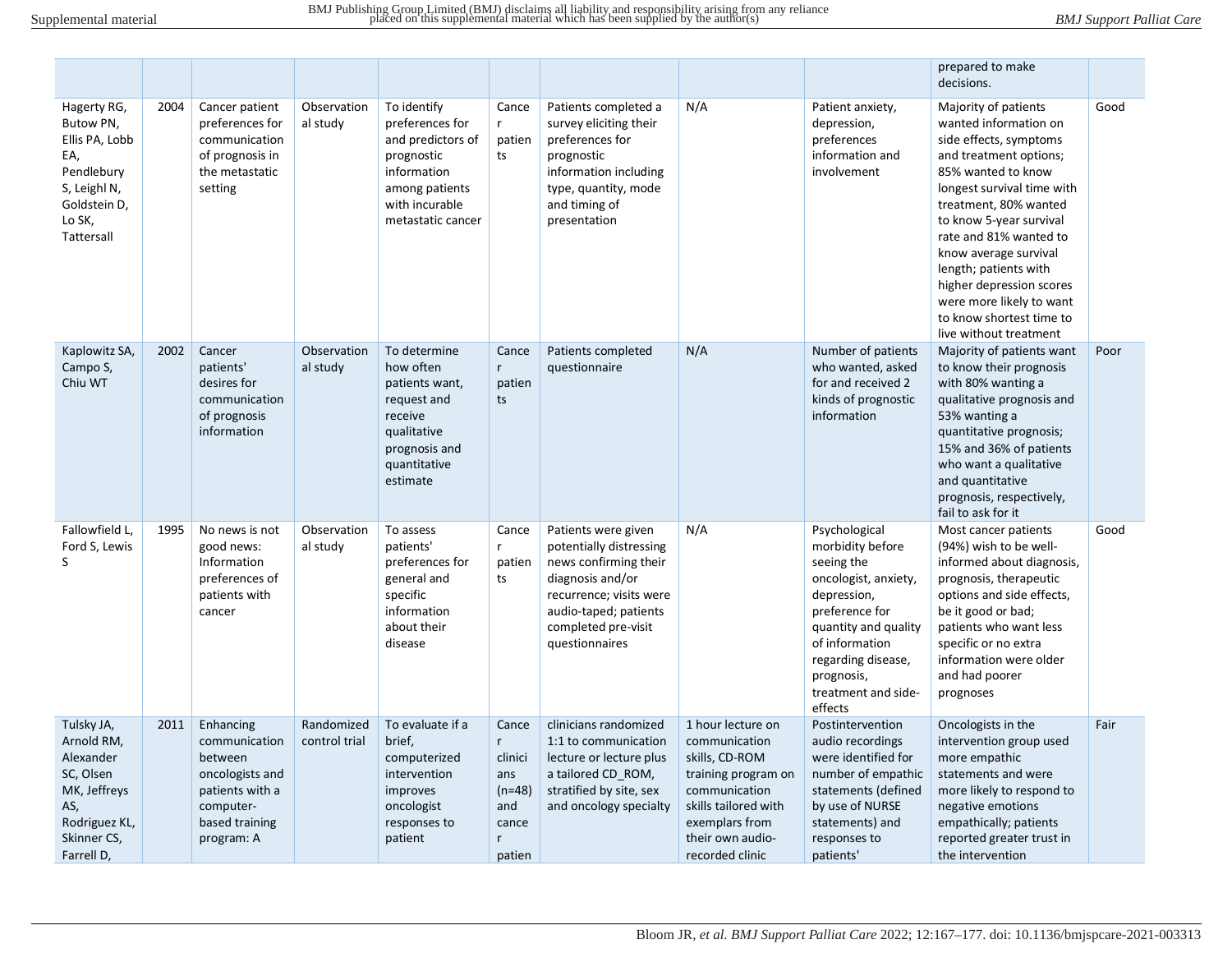| Abernethy<br>AP, Pollak KI                                                                                                                 |      | randomized<br>trial                                                                                                                                                      |                         | expressions of<br>negative emotion                                                                                                                                   | ts<br>$(n=26)$<br>4)                 |                                                                                                                                                                            | visits; intervention<br>included 5 modules:<br>principles of<br>effective<br>communication,<br>recognizing<br>empathic<br>opportunities,<br>responding to<br>empathic<br>opportunities,<br>conveying prognosis<br>and answering<br>difficult questions                                                                                                                                                                  | expressions of<br>negative emotion;<br>questionnaires<br>evaluated patients'<br>trust in their<br>oncologists and<br>perceptions of their<br>communication<br>skills                   | oncologists; no significant<br>difference in perceptions<br>of communication skills                                                                                                                                                               |      |
|--------------------------------------------------------------------------------------------------------------------------------------------|------|--------------------------------------------------------------------------------------------------------------------------------------------------------------------------|-------------------------|----------------------------------------------------------------------------------------------------------------------------------------------------------------------|--------------------------------------|----------------------------------------------------------------------------------------------------------------------------------------------------------------------------|-------------------------------------------------------------------------------------------------------------------------------------------------------------------------------------------------------------------------------------------------------------------------------------------------------------------------------------------------------------------------------------------------------------------------|----------------------------------------------------------------------------------------------------------------------------------------------------------------------------------------|---------------------------------------------------------------------------------------------------------------------------------------------------------------------------------------------------------------------------------------------------|------|
| Pollak KI,<br>Arnold RM,<br>Jeffreys AS,<br>Alexander<br>SC, Olsen<br>MK,<br>Abernethy<br>AP, Skinner<br>CS,<br>Rodriguez KL,<br>Tulsky JA | 2007 | Oncologist<br>communication<br>about emotion<br>during visits<br>with patients<br>with advanced<br>cancer                                                                | Observation<br>al study | To study whether<br>oncologist traits<br>are associated<br>with empathic<br>opportunities<br>and empathic<br>responses                                               | Cance<br>r<br>clinici<br>ans         | Audio-recorded clinic<br>conversations;<br>conversations were<br>coded for the<br>presence of empathic<br>opportunities and<br>oncologist responses;<br>oncologist surveys | N/A                                                                                                                                                                                                                                                                                                                                                                                                                     | Empathic<br>opportunities,<br>oncologist's comfort<br>to address social<br>versus technical<br>aspects of care                                                                         | When presented with an<br>empathic opportunity,<br>oncologists responded<br>with continuers 22% of<br>the time; younger<br>oncologists were more<br>likely to respond with<br>empathic statements.                                                | Good |
| Paladino J,<br>Kilpatrick L,<br>O'Connor N,<br>Prabhakar R,<br>Kennedy A,<br>Neal BJ,<br>Kavanagh J,<br>Sanders J,<br>Block S,<br>Fromme E | 2020 | Training<br>clinicians in<br>serious illness<br>communication<br>using a<br>structured<br>guide:<br>Evaluation of a<br>training<br>program in<br>three health<br>systems | Observation<br>al study | To evaluate<br>whether a novel<br>train-the-trainer<br>model results in<br>high-quality<br>training that<br>improves<br>clinicians'<br>communication<br>competencies | Cance<br>$r_{\rm}$<br>clinici<br>ans | Clinicians completed<br>self-reported<br>questionnaires before<br>and after training                                                                                       | Serious illness<br>communication<br>training delivered<br>through a train-the-<br>trainer model;<br>clinician training<br>involved interactive<br>methods, including<br>reflection,<br>demonstration and<br>debriefing, cognitive<br>maps and skills<br>practice with<br>feedback to teach<br>trainee clinicians to<br>have conversations<br>about patients'<br>values, goals and<br>prognosis using a<br>scalable tool | Primary: clinicians'<br>self-reported<br>change in<br>communication<br>skills after<br>completing training;<br>secondary<br>outcomes: course<br>evaluation and<br>qualitative learning | Over 2 years, 3 faculty<br>trained 22 trainers who<br>trained 297 clinicians;<br>serious illness<br>communication training<br>was highly acceptable and<br>resulted in significant self-<br>reported improvement in<br>competencies of clinicians | Good |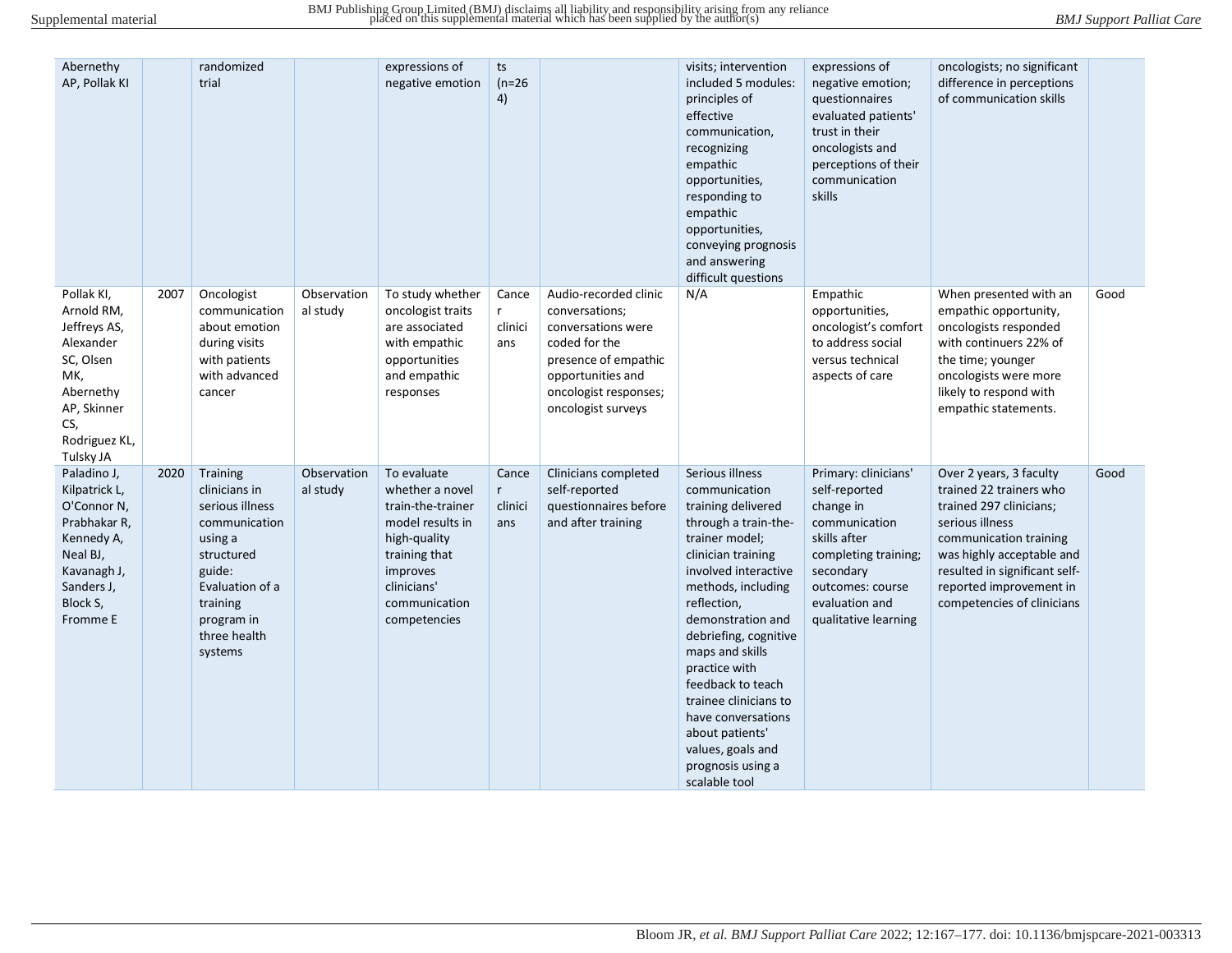| Rodin G,<br>Mackay JA,<br>Zimmermann<br>C, Mayer C,<br>Howell D,<br>Katz M,<br>Sussman J,<br><b>Brouwers M</b>                                                                      | 2009 | Clinician-<br>patient<br>communication<br>: A systematic<br>review                                                                          | Systematic<br>Review | To identify<br>methods of<br>clinician-patient<br>cancer-related<br>communication<br>that may impact<br>patient outcomes<br>associated with<br>distress at critical<br>points in the<br>course of cancer<br>care | Cance<br>$\mathsf{r}$<br>clinici<br>ans<br>and<br>cance<br>$\mathsf{r}$<br>patien<br>ts | Systematic review:<br>practice guidelines,<br>systematic reviews<br>and randomized trials<br>were included                                                                | N/A | Practice guidelines<br>were noted to<br>address: patient<br>support services,<br>adequate consult<br>environment,<br>diversity awareness,<br>solicit patient<br>preferences, honest<br>timely disclosure,<br>and provider<br>communication<br>skills training;<br>systematic reviews<br>were categorized<br>into groups: overall<br>communication,<br>facilitation of<br>consult<br>communication,<br>patient<br>participation in<br>treatment decision<br>making, and<br>consolidation of<br>consult<br>communication | Four guidelines, 8<br>systematic reviews and 9<br>randomized trials were<br>identified; guidelines<br>identified open, honest<br>and timely<br>communication as<br>important; evidence for a<br>reduction in anxiety when<br>discussing prognosis and<br>life expectancy in<br>consultation; techniques<br>to increase patient<br>participation were<br>associated with greater<br>satisfaction but did not<br>decrease distress; few<br>studies took cultural and<br>religious diversity into<br>account | Good |
|-------------------------------------------------------------------------------------------------------------------------------------------------------------------------------------|------|---------------------------------------------------------------------------------------------------------------------------------------------|----------------------|------------------------------------------------------------------------------------------------------------------------------------------------------------------------------------------------------------------|-----------------------------------------------------------------------------------------|---------------------------------------------------------------------------------------------------------------------------------------------------------------------------|-----|------------------------------------------------------------------------------------------------------------------------------------------------------------------------------------------------------------------------------------------------------------------------------------------------------------------------------------------------------------------------------------------------------------------------------------------------------------------------------------------------------------------------|-----------------------------------------------------------------------------------------------------------------------------------------------------------------------------------------------------------------------------------------------------------------------------------------------------------------------------------------------------------------------------------------------------------------------------------------------------------------------------------------------------------|------|
| Peppercorn<br>JM, Smith TJ,<br>Helft PR,<br>DeBono DJ,<br>Berry SR,<br>Wollins DS,<br>Hayes DM,<br>Von Roenn<br>JH, Schnipper<br>LE, American<br>Society of<br>Clinical<br>Oncology | 2011 | American<br>Society of<br>Clinical<br>Oncology<br>statement:<br>Toward<br>individualized<br>care for<br>patients with<br>advanced<br>cancer | Guideline            | ASCO's vision for<br>improved<br>communication<br>with and decision<br>making for<br>patients with an<br>advanced cancer                                                                                         | Cance<br>$r_{\parallel}$<br>clinici<br>ans                                              | N/A                                                                                                                                                                       | N/A | N/A                                                                                                                                                                                                                                                                                                                                                                                                                                                                                                                    | Advanced cancer patient<br>care is improved when<br>patients' individual goals<br>and preferences for care<br>are discussed; goals for<br>individualized care,<br>barriers that limit<br>realization and possible<br>strategies to overcome<br>these barriers are<br>provided.                                                                                                                                                                                                                            | N/A  |
| Bernacki RE,<br>Block SD,<br>American<br>College of<br>Physicians<br>High Value<br>Care Task<br>Force                                                                               | 2014 | Communication<br>about serious<br>illness care<br>goals: A review<br>and synthesis<br>of best<br>practices                                  | Review               | To review the<br>evidence and<br>describe best<br>practices in<br>conversations<br>about serious<br>illness care goals,<br>and offer<br>practical advice<br>to clinicians on                                     | Clinici<br>ans                                                                          | Narrative review on<br>evidence on ACP and<br><b>EOL</b> communication<br>with patients with<br>serious illness,<br>observational and<br>intervention studies<br>included | N/A | N/A                                                                                                                                                                                                                                                                                                                                                                                                                                                                                                                    | Best practices in<br>discussing GOC include:<br>sharing prognostic<br>information, eliciting<br>decision-making<br>preferences,<br>understanding fears and<br>goals, exploring views on<br>trade-offs and impaired<br>function, and wishes for                                                                                                                                                                                                                                                            | N/A  |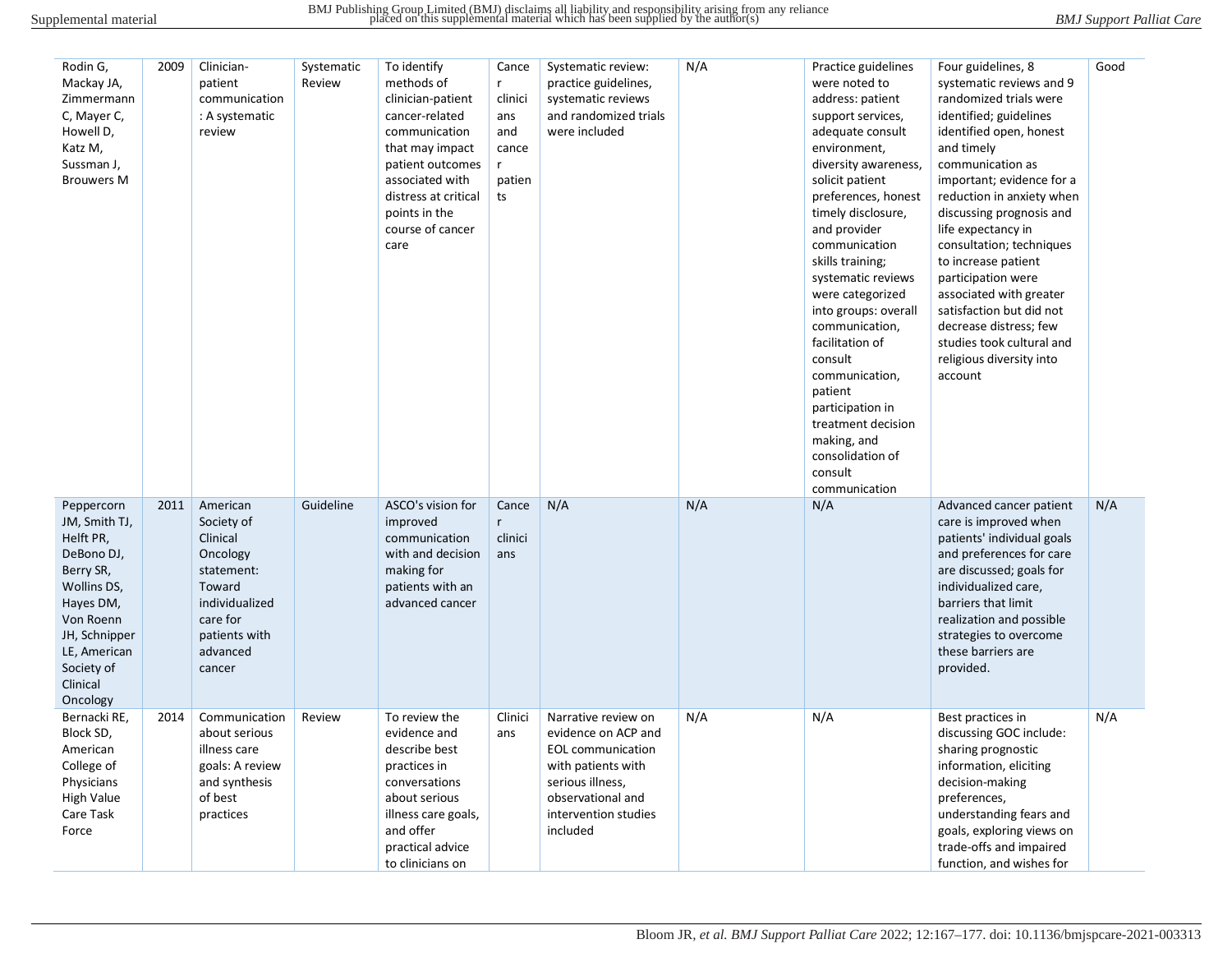|                                                                                                                                                                       |      |                                                                                                                                                                                     |                         | developing a<br>systematic<br>approach for<br>quality and<br>timing of<br>communication                                                                                                                                                                   |                                         |                                                                                                                                                                                                                                                                                                                                                         |     |                                                                                                                                                                                                                              | family involvement; areas<br>for development: better<br>education of clinicians,<br>identifying and triggering<br>early discussions for<br>appropriate patients,<br>patient and family<br>education, structured<br>formats to guide<br>discussions, structured<br>sections in EMR,<br>continuous measurement                                                              |      |
|-----------------------------------------------------------------------------------------------------------------------------------------------------------------------|------|-------------------------------------------------------------------------------------------------------------------------------------------------------------------------------------|-------------------------|-----------------------------------------------------------------------------------------------------------------------------------------------------------------------------------------------------------------------------------------------------------|-----------------------------------------|---------------------------------------------------------------------------------------------------------------------------------------------------------------------------------------------------------------------------------------------------------------------------------------------------------------------------------------------------------|-----|------------------------------------------------------------------------------------------------------------------------------------------------------------------------------------------------------------------------------|---------------------------------------------------------------------------------------------------------------------------------------------------------------------------------------------------------------------------------------------------------------------------------------------------------------------------------------------------------------------------|------|
| Sanders JJ,<br>Paladino J,<br>Reaves E,<br>Luetke-<br>Stahlman H,<br>Price RA,<br>Lorenz K,<br>Hanson LC,<br>Curtis JR,<br>Meier DE,<br>Fromme EK,<br><b>Block SD</b> | 2020 | Quality<br>measurement<br>of serious<br>illness<br>communication<br>Recommendati<br>ons for health<br>systems based<br>on findings<br>from a<br>symposium of<br>national<br>experts | Observation<br>al study | To convene an<br>expert<br>stakeholder<br>symposium and<br>survey<br>participants to<br>consider<br>challenges,<br>opportunities,<br>priorities and<br>strategies to<br>improve quality<br>measurement<br>specific to<br>serious illness<br>communication | Cance<br>$r_{\rm}$<br>clinici<br>ans    | Literature review<br>conducted to identify<br>existing quality<br>measurement<br>domains and<br>instruments; 2-day<br>symposium of national<br>leaders with key<br>discussion themes<br>identified; analyzed<br>gaps between<br>discussion points and<br>existing research<br>measurements;<br>symposium<br>participants surveyed<br>after gap analysis | N/A | Measurement scan<br>categorized into<br>process, patient<br>experience and<br>outcome measures<br>(patient-reported<br>outcomes, patient-<br>specific outcomes,<br>caregiver outcomes,<br>and population-<br>level outcomes) | Several barriers and<br>opportunities to improve<br>quality measurement of<br>serious illness<br>conversation include<br>explicit definition,<br>methodological<br>challenges relating to<br>measuring conversations<br>and related outcomes,<br>underutilization of<br>technologies to facilitate<br>measurement,<br>measurement<br>development and<br>dissemination     | Good |
| Links M,<br>Kramer J                                                                                                                                                  | 1994 | <b>Breaking bad</b><br>news: Realistic<br>versus<br>unrealistic<br>hopes                                                                                                            | Expert<br>opinion       | To provide a<br>practical<br>approach to<br>fostering realistic<br>hope                                                                                                                                                                                   | Cance<br>$\mathsf{r}$<br>clinici<br>ans | N/A                                                                                                                                                                                                                                                                                                                                                     | N/A | N/A                                                                                                                                                                                                                          | Fostering realistic hope is<br>a teachable skill; through<br>communication and<br>listening, one can offer<br>realistic hope from the<br>time of pre-diagnostic<br>workup through definitive<br>treatment and transition<br>into supportive care;<br>assisting in development<br>of intermediate goals may<br>facilitate gradual<br>adjustment in disease<br>progression. | N/A  |
| Butow PN,<br>Tattersall<br>MHN,<br>Goldstein D                                                                                                                        | 1997 | Communication<br>with cancer<br>patients in<br>culturally<br>diverse<br>societies                                                                                                   | Expert<br>opinion       | To address<br>particular<br>complex issues of<br>communication<br>with cancer<br>patients within a                                                                                                                                                        | Cance<br>$\mathsf{r}$<br>clinici<br>ans | N/A                                                                                                                                                                                                                                                                                                                                                     | N/A | N/A                                                                                                                                                                                                                          | Teachable<br>communication skills may<br>allow clinicians to<br>determine how much the<br>patient wants to know,<br>deliver information in a<br>supportive way and                                                                                                                                                                                                        | N/A  |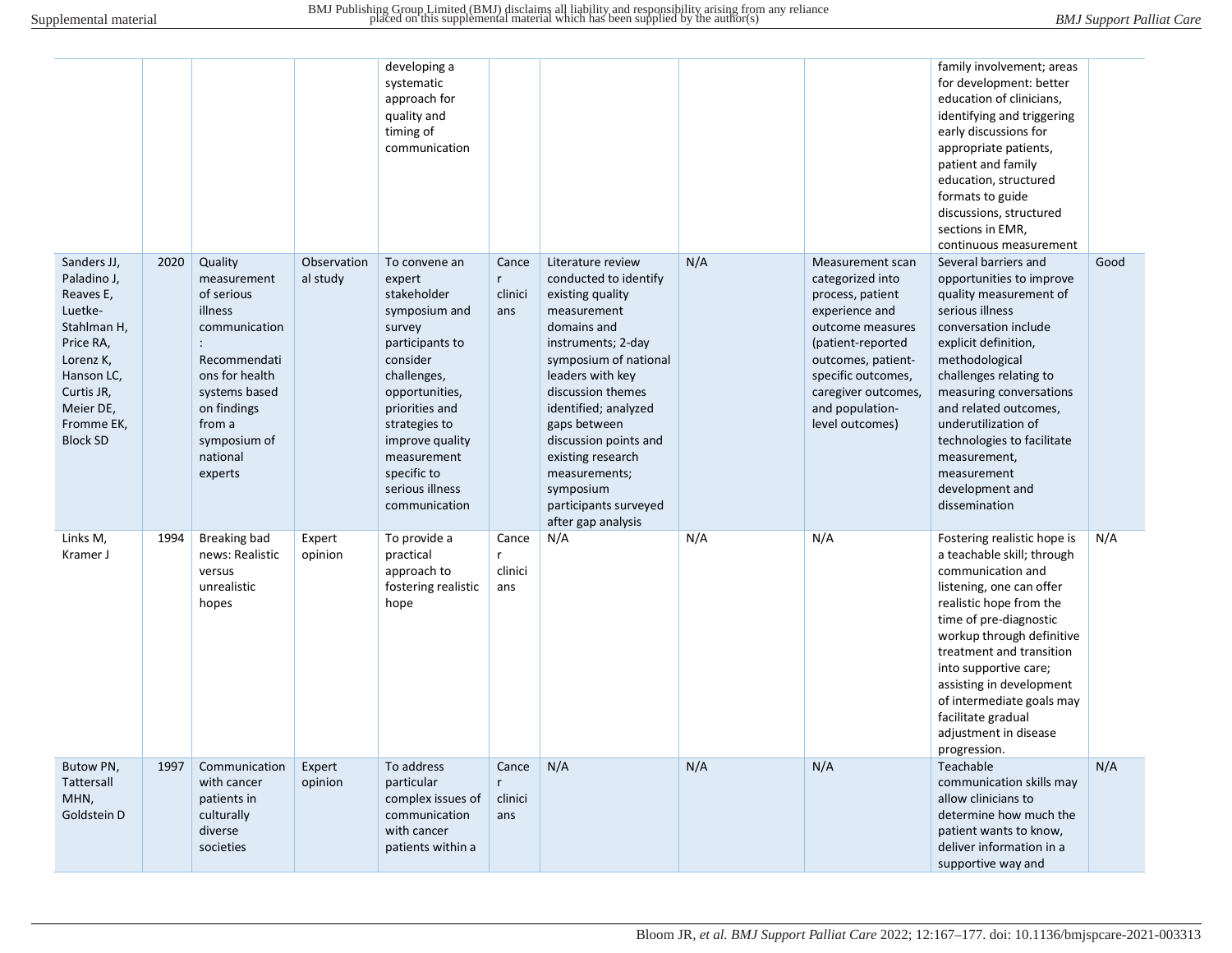|                                                               |      |                                                                                                              |                             | multicultural<br>society                                                                                         |                                                                                            |                                                                                                                                                                                                |                                                                                              |                                                                                                                                                                                                                               | confirm patients<br>understood the<br>information presented.                                                                                                                                                                                                                                                                        |      |
|---------------------------------------------------------------|------|--------------------------------------------------------------------------------------------------------------|-----------------------------|------------------------------------------------------------------------------------------------------------------|--------------------------------------------------------------------------------------------|------------------------------------------------------------------------------------------------------------------------------------------------------------------------------------------------|----------------------------------------------------------------------------------------------|-------------------------------------------------------------------------------------------------------------------------------------------------------------------------------------------------------------------------------|-------------------------------------------------------------------------------------------------------------------------------------------------------------------------------------------------------------------------------------------------------------------------------------------------------------------------------------|------|
| Walsh<br>RA, Girgis A,<br>Sanson-Fisher<br><b>RW</b>          | 1998 | <b>Breaking bad</b><br>news. 2: What<br>evidence is<br>available to<br>guide<br>clinicians?                  | Systematic<br>Review        | To review<br>literature on<br>breaking bad<br>news to cancer<br>patients                                         | Cance<br>r<br>clinici<br>ans<br>and<br>cance<br>patien<br>ts/car<br>egiver<br>$\mathsf{s}$ | Systematic review:<br>focused on RCTs,<br>reviews, surveys,<br>perspective pieces and<br>case reports on<br>breaking bad news                                                                  | N/A                                                                                          | Studies assessed for<br>measurement<br>quality, sampling<br>issues, clinical<br>implications,<br>psychological<br>adjustment, patient<br>satisfaction, patient<br>selection issues, and<br>cultural factors                   | In the randomized trials,<br>although patients enjoyed<br>the experimental<br>interventions, there was<br>little effect on<br>psychological adjustment<br>following disclosure of<br>diagnosis and prognosis;<br>effect on patients'<br>knowledge and<br>satisfaction levels were<br>inconsistent                                   | Fair |
| Fallowfield L.<br>Jenkins V                                   | 1999 | Effective<br>communication<br>skills are the<br>key to good<br>cancer care                                   | Expert<br>opinion           | To discuss the<br>issues that<br>influence<br>communication<br>within an<br>oncology setting                     | N/A                                                                                        | N/A                                                                                                                                                                                            | N/A                                                                                          | N/A                                                                                                                                                                                                                           | Healthcare professionals<br>deal with certain barriers<br>to thorough conversation<br>including system<br>constraints and<br>communicating as part of<br>a multidisciplinary team,<br>yet communication skills<br>can be taught and formal<br>training of healthcare<br>professionals should be<br>carried out on a large<br>scale. | N/A  |
| Ptacek JT,<br>Fries EA,<br><b>Eberhardt TL</b>                | 1999 | Breaking bad<br>news to<br>patients:<br>Physicians'<br>perceptions of<br>the process                         | Observation<br>al study     | To obtain<br>descriptive<br>information<br>about bad news<br>transactions from<br>the physician's<br>perspective | Cance<br>$\mathsf{r}$<br>clinici<br>ans                                                    | Questionnaires<br>completed by<br>clinicians in regards to<br>a specific difficult<br>encounter discussion                                                                                     | N/A                                                                                          | With respect to the<br>delivery of bad<br>news: clinicians' life<br>experience, nature<br>of the relationship<br>between physician<br>and patient,<br>preparation by the<br>physician for<br>delivery and<br>delivery of news | Majority of clinicians<br>followed published<br>recommendations for<br>delivering bad news; the<br>number of<br>recommendations<br>followed was not<br>accounted for by the<br>closeness of relationship<br>between clinician and<br>patient; encounters were<br>moderately stressful for<br>clinicians                             | Fair |
| Brown RF,<br>Butow PN,<br>Dunn SM,<br>Tattersall<br><b>MH</b> | 2001 | Promoting<br>patient<br>participation<br>and shortening<br>cancer<br>consultations: A<br>randomised<br>trial | Randomized<br>control trial | To investigate 2<br>means of<br>promoting cancer<br>patient question<br>asking                                   | Cance<br>$r_{\rm}$<br>clinici<br>ans<br>$(n=9)$<br>and<br>cance<br>$\mathsf{r}$<br>patien  | Patients were<br>randomized to receive<br>or not receive a<br>question prompt<br>sheet, doctors were<br>randomized to<br>proactively address or<br>passively respond to<br>the question prompt | <b>Question prompt</b><br>sheet provided to<br>patients prior to the<br>initial consultation | Patients'<br>information needs,<br>anxiety, satisfaction,<br>and information<br>recall after<br>consultation                                                                                                                  | Patients provided a<br>question prompt sheet<br>asked more questions<br>about prognosis and<br>oncologists gave<br>significantly more<br>prognostic information to<br>these patients. When<br>oncologists proactively                                                                                                               | Good |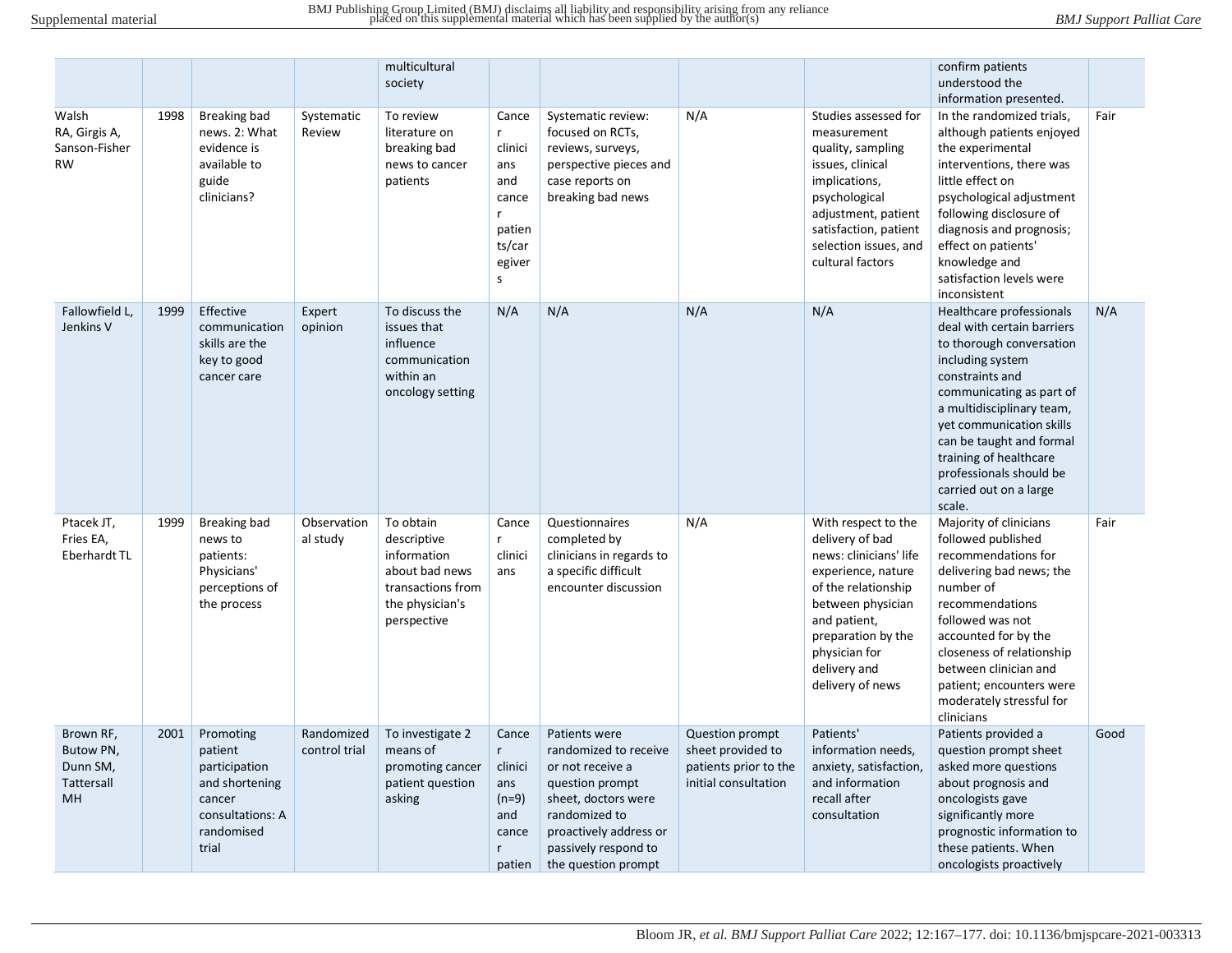|                                                         |      |                                                                                                                                                    |                         |                                                                                                                                                | ts<br>$(n=31)$<br>8)                            | sheet during<br>consultation;<br>consultations<br>audiotaped and<br>content analyzed,<br>patients completed<br>questionnaires within<br>10 days of<br>consultation |     |                                                                                                                                                                                                                            | addressed the prompt<br>sheet, consultation<br>duration was decreased,<br>anxiety levels decreased<br>and recall was<br>significantly improved.                                                                                                                                                                                                                                                                                                                                                                                                                           |      |
|---------------------------------------------------------|------|----------------------------------------------------------------------------------------------------------------------------------------------------|-------------------------|------------------------------------------------------------------------------------------------------------------------------------------------|-------------------------------------------------|--------------------------------------------------------------------------------------------------------------------------------------------------------------------|-----|----------------------------------------------------------------------------------------------------------------------------------------------------------------------------------------------------------------------------|---------------------------------------------------------------------------------------------------------------------------------------------------------------------------------------------------------------------------------------------------------------------------------------------------------------------------------------------------------------------------------------------------------------------------------------------------------------------------------------------------------------------------------------------------------------------------|------|
| Gordon EJ,<br>Daugherty<br>СK                           | 2003 | Hitting you over<br>the head':<br>Oncologists'<br>disclosure of<br>prognosis to<br>advanced<br>cancer patients                                     | Observation<br>al study | To understand<br>oncologists'<br>attitudes about<br>disclosing<br>prognostic<br>information to<br>cancer patients<br>with advanced<br>disease  | Cance<br>r.<br>clinici<br>ans                   | Clinician interview and<br>focus group at a single<br>institution                                                                                                  | N/A | Oncologists'<br>definitions of<br>prognosis,<br>likelihood to discuss<br>prognosis with any<br>given patient,<br>factors that would<br>increase or<br>decrease likelihood<br>to discuss prognosis                          | Although oncologists<br>disclose prognosis in<br>terms of 'curable' or 'not<br>curable,' there is<br>reluctance to disclose<br>specific percentages;<br>clinicians assume patients<br>previously have discussed<br>prognosis with the<br>referring provider or do<br>not wish to know their<br>prognosis; factors that<br>increase a clinician's<br>likelihood to discuss<br>prognosis include: patient<br>request, failing therapy or<br>complications, need for<br>treatment decision or if<br>patient has an unrealistic<br>perception of disease or<br>treatment goal | Poor |
| Gysels M,<br>Richardson<br>A, Higginson<br>$\mathbf{U}$ | 2004 | Communication<br>training for<br>health<br>professionals<br>who care for<br>patients with<br>cancer: A<br>systematic<br>review of<br>effectiveness | Systematic<br>Review    | To assess the<br>effectiveness of<br>different<br>communication<br>skills training<br>courses for<br>clinicians in<br>cancer care              | Cance<br>r<br>clinici<br>ans                    | Systematic review: 6<br>databases, references<br>and grey literature<br>reviewed; all studies<br>evaluating<br>communication<br>training were included             | N/A | Types of<br>intervention,<br>effectiveness,<br>communication<br>skills employed,<br>assessment of skills,<br>use of skills in<br>clinical practice,<br>perspective of<br>participants, and<br>patient-reported<br>outcomes | Sixteen papers were<br>included describing 13<br>interventions; all but one<br>intervention<br>demonstrated modest<br>improvement (effect size<br>ranging 0.15 -2), 1 found<br>deterioration in outcomes                                                                                                                                                                                                                                                                                                                                                                  | Good |
| Gysels M,<br>Richardson<br>A, Higginson<br>IJ           | 2005 | Communication<br>training for<br>health<br>professionals<br>who care for<br>patients with<br>cancer: A<br>systematic                               | Systematic<br>Review    | To assess the<br>effectiveness of<br>different training<br>methods used in<br>communication<br>training courses<br>for health<br>professionals | Cance<br>r<br>patien<br>ts<br>and<br>cance<br>r | Six databases<br>searched with<br>assessment of<br>references and grey<br>literature                                                                               | N/A | Interventions for<br>training in<br>communication<br>skills were<br>characterized by a<br>variety of<br>communication<br>approaches and                                                                                    | Sixteen papers were<br>included, including 13<br>interventions.<br>Communication training<br>was provided by:<br>cognitive and experiential<br>elements, and included<br>aspects that were learner-                                                                                                                                                                                                                                                                                                                                                                       | Good |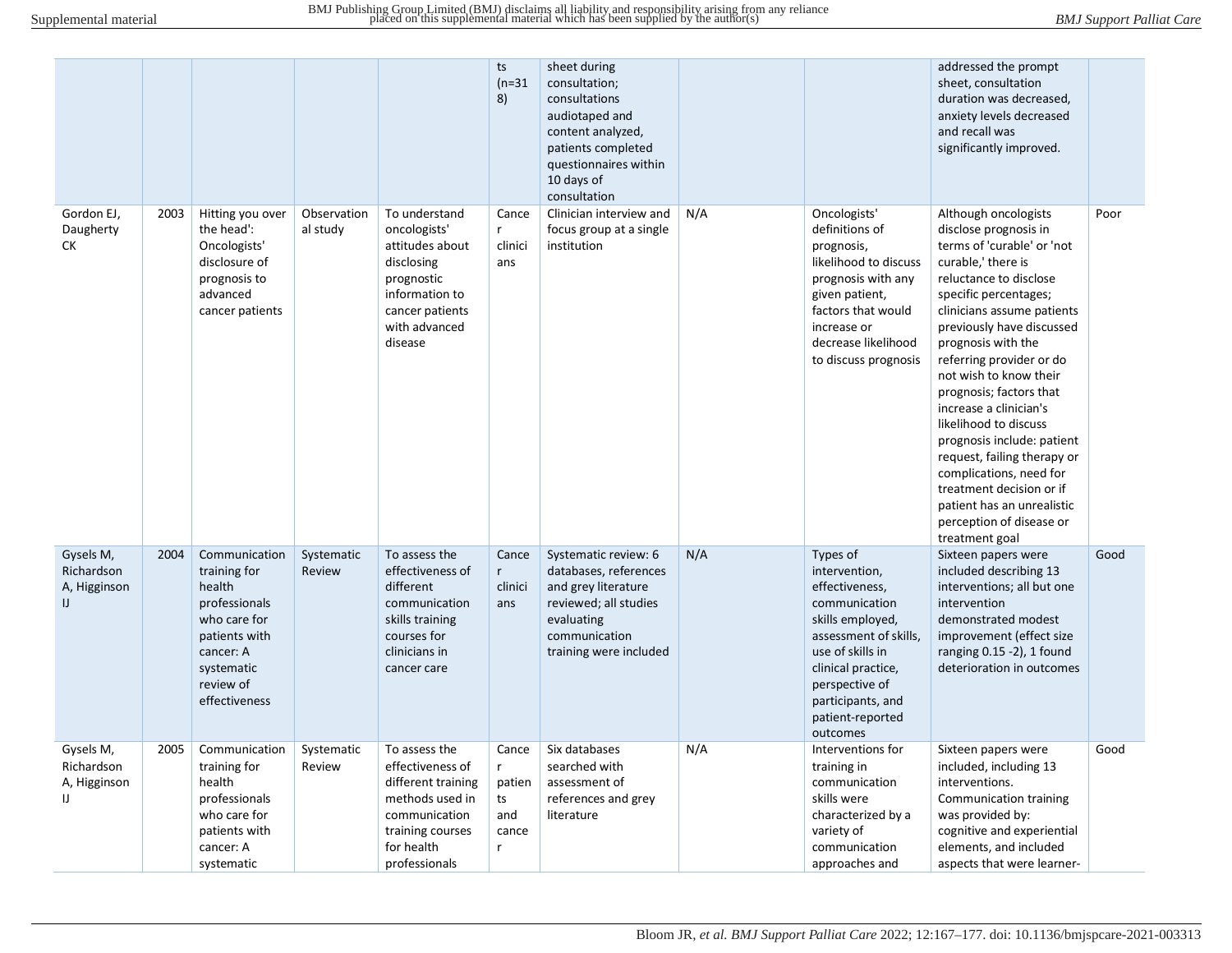|                                                                     |      | review of<br>training<br>methods                                                                                         |                         | who work with<br>cancer patients                                                                                                                        | clinici<br>ans                                                             |                                                                                                                                                           |      | using a diversity of<br>methods;<br>categorized by<br>assessment as<br>behavioral<br>assessment, patient<br>outcomes and<br>professionals' self-<br>report                                                                                                         | centered using<br>instruction, modelling,<br>roleplay, feedback and<br>discussion. Small groups<br>encouraged more<br>intensive participation,<br>training multi-disciplinary<br>groups reinforced<br>multiplicity of views.                                                                                                                              |      |
|---------------------------------------------------------------------|------|--------------------------------------------------------------------------------------------------------------------------|-------------------------|---------------------------------------------------------------------------------------------------------------------------------------------------------|----------------------------------------------------------------------------|-----------------------------------------------------------------------------------------------------------------------------------------------------------|------|--------------------------------------------------------------------------------------------------------------------------------------------------------------------------------------------------------------------------------------------------------------------|-----------------------------------------------------------------------------------------------------------------------------------------------------------------------------------------------------------------------------------------------------------------------------------------------------------------------------------------------------------|------|
| Schapira L                                                          | 2005 | Palliative<br>information:<br>Doctor-patient<br>communication                                                            | Expert<br>opinion       | To outline<br>successful<br>communication<br>and highlight its<br>importance                                                                            | Cance<br>r<br>clinici<br>ans                                               | N/A                                                                                                                                                       | N/A  | N/A                                                                                                                                                                                                                                                                | Clinicians can facilitate<br>coping by providing the<br>appropriate amount of<br>diagnostic and prognostic<br>information so patients<br>may make therapeutic<br>choices consistent with<br>their goals. Clinicians<br>must encourage<br>disclosure of concerns,<br>assist in formulating a<br>treatment plan and<br>address psychosocial<br>needs.       | N/A  |
| Fallowfield L,<br>Jenkins V                                         | 2006 | Current<br>concepts of<br>communication<br>skills training in<br>oncology                                                | Review                  | To highlight<br>evidence-based<br>interventions<br>that improve<br>communication                                                                        | Cance<br>r<br>clinici<br>ans                                               | Not described                                                                                                                                             | N/A  | N/A                                                                                                                                                                                                                                                                | <b>Communication skills</b><br>training often<br>incorporates passive<br>observation via didactic<br>lectures or large group<br>discussion that limit the<br>trainees' ability to<br>develop the flexible skills<br>needed for successful<br>communication; more<br>programs using<br>professional facilitators to<br>run intensive courses are<br>needed | N/A  |
| Rodriguez KL,<br>Gambino FJ,<br>Butow P,<br>Hagerty R,<br>Arnold RM | 2007 | Pushing up<br>daisies: Implicit<br>and explicit<br>language in<br>oncologist-<br>patient<br>communication<br>about death | Observation<br>al study | To qualitatively<br>analyze the<br>language<br>oncologists and<br>cancer patients<br>use when talking<br>about prognosis<br>in life-limiting<br>illness | Cance<br>r.<br>clinici<br>ans<br>and<br>cance<br>$r_{\rm}$<br>patien<br>ts | Patient encounters<br>were audiotaped and<br>transcribed; using<br>content analytic<br>techniques, language<br>usage was coded into<br>various categories | None | Conversations were<br>analyzed for the<br>presence or<br>absence of<br>"prognostic talk,"<br>when it was<br>discussed, how it<br>was discussed<br>(explicit or implicit<br>terms) and what the<br>focus of discussion<br>was (estimated time<br>frame, anticipated | Seventy-nine percent of<br>encounters included<br>prognostic utterances<br>about treatment-related<br>and disease-related<br>outcomes; visits used<br>implicit language<br>(euphemistic or indirect<br>talk) to discuss death and<br>focused on anticipated<br>life span (87%), estimated<br>time frame (70%) or<br>projected survival (48%).             | Fair |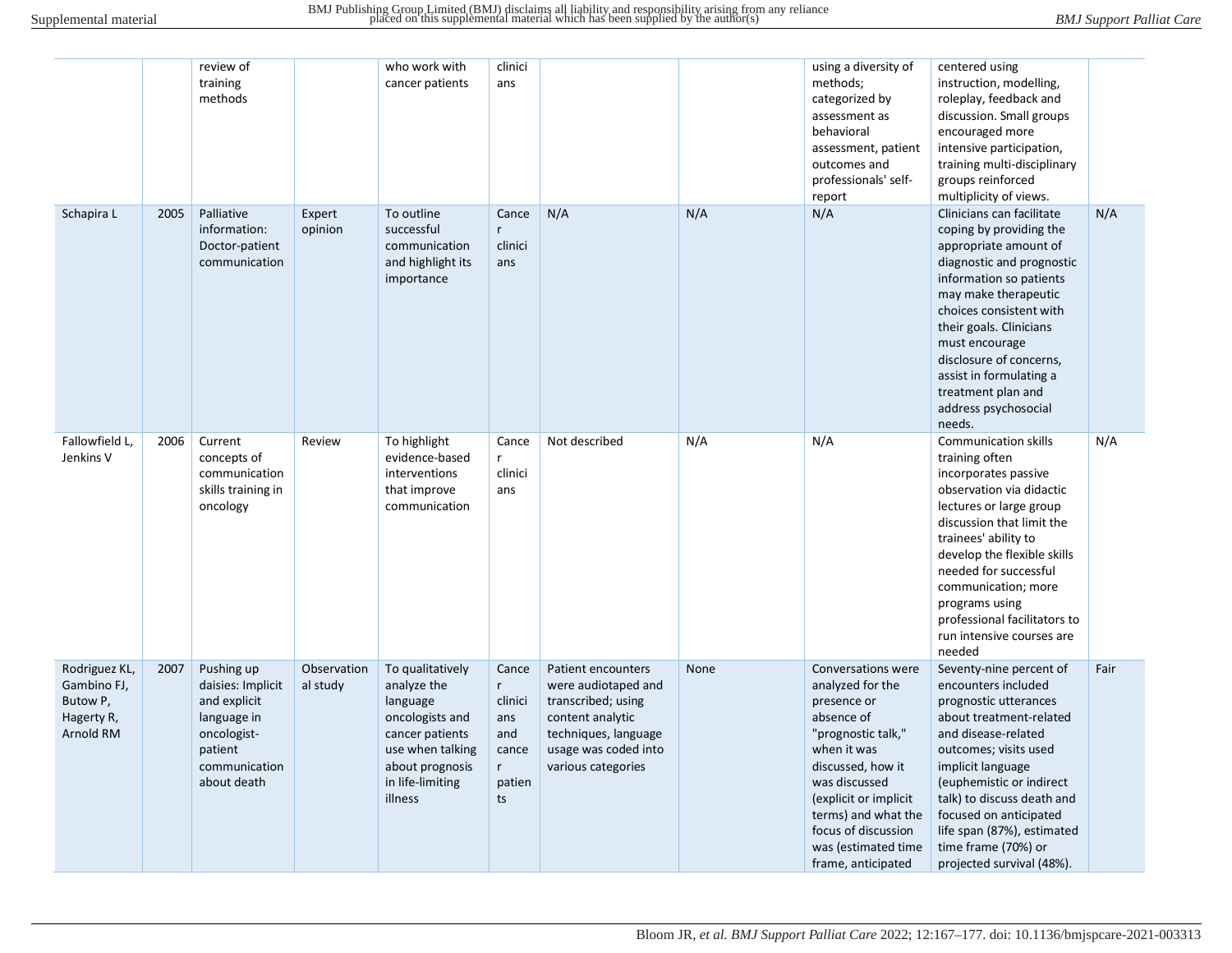|                                                                                      |      |                                                                                                                                                                                   |                         |                                                                                                                                                                      |                                                                                   |                                                                                                                              |                                           | life span, projected<br>survival)                                                                                                                                                                                                                 |                                                                                                                                                                                                                                                                                                                                                                                                    |      |
|--------------------------------------------------------------------------------------|------|-----------------------------------------------------------------------------------------------------------------------------------------------------------------------------------|-------------------------|----------------------------------------------------------------------------------------------------------------------------------------------------------------------|-----------------------------------------------------------------------------------|------------------------------------------------------------------------------------------------------------------------------|-------------------------------------------|---------------------------------------------------------------------------------------------------------------------------------------------------------------------------------------------------------------------------------------------------|----------------------------------------------------------------------------------------------------------------------------------------------------------------------------------------------------------------------------------------------------------------------------------------------------------------------------------------------------------------------------------------------------|------|
| Ngo-Metzger<br>Q, August KJ,<br>Srinivasan M,<br>Liao S,<br>Meyskens FL              | 2008 | End-of-life care:<br>Guidelines for<br>patient-<br>centered<br>communication                                                                                                      | Guideline               | To provide<br>clinicians with a<br>tool for<br>delivering bad<br>news and<br>discussing<br>prognosis                                                                 | Cance<br>r<br>clinici<br>ans                                                      | Not described                                                                                                                | N/A                                       | N/A                                                                                                                                                                                                                                               | When preparing to give<br>bad news, assess patient's<br>level of understanding<br>about disease, how much<br>information (s)he would<br>like to know,<br>expectations; discuss<br>coordinated symptom-<br>directed services;<br>clinicians should avoid<br>phrases that can be<br>misconstrued; EOL<br>communication should be<br>sensitive to patient's<br>cultural and individual<br>preferences | N/A  |
| Walling A,<br>Lorenz KA,<br>Dy SM,<br>Naeim A,<br>Sanati H,<br>Asch SM,<br>Wenger NS | 2008 | Evidence-based<br>recommendatio<br>ns for<br>information<br>and care<br>planning in<br>cancer care                                                                                | Systematic<br>Review    | To identify<br>evidence<br>supporting high-<br>quality clinical<br>practices for<br>information and<br>cancer care<br>planning                                       | Cance<br>$r_{\rm}$<br>clinici<br>ans<br>and<br>cance<br>$r_{\rm}$<br>patien<br>ts | Systematic review to<br>identify evidence<br>supporting high-<br>quality clinical<br>practices for<br>supportive cancer care | N/A                                       | Results categorized<br>by palliative care<br>and hospice<br>integration, EOL<br>discussion and ACP<br>(including)<br>communication of<br>terminal diagnosis,<br>prognosis and care<br>plans), sentinel<br>events, improving<br>ACP and continuity | High-quality cancer<br>domains to address<br>include integration of<br>advance care planning<br>into cancer care, sentinel<br>events as markers to<br>readdress patient's goals<br>of care and continuity of<br>care planning                                                                                                                                                                      | Good |
| Jacobsen J,<br>Jackson VA                                                            | 2009 | $\mathsf{A}$<br>communication<br>approach for<br>oncologists:<br>Understanding<br>patient coping<br>and<br>communicating<br>about bad<br>news, palliative<br>care, and<br>hospice | Expert<br>opinion       | To present a<br>framework for<br>understanding<br>normal patient<br>coping and<br>provide examples<br>of phrases one<br>may use during<br>difficult<br>conversations | Cance<br>$\mathsf{r}$<br>clinici<br>ans                                           | N/A                                                                                                                          | N/A                                       | N/A                                                                                                                                                                                                                                               | To communicate<br>effectively in difficult<br>situations, it is helpful to<br>assess what the patient<br>knows and wants to know<br>in regards to their disease<br>and prognosis.                                                                                                                                                                                                                  | N/A  |
| Rogg L,<br>Aasland OG,                                                               | 2010 | <b>Direct</b><br>communication                                                                                                                                                    | Observation<br>al study | To explore<br>factors that                                                                                                                                           | Cance<br>$r_{\rm}$                                                                | Focus group<br>interviews with                                                                                               | Patient cases with<br>challenging aspects | Categorization<br>based on analysis                                                                                                                                                                                                               | All clinicians<br>recommended an                                                                                                                                                                                                                                                                                                                                                                   | N/A  |
| Graugaard                                                                            |      | , the                                                                                                                                                                             |                         | influence                                                                                                                                                            | clinici                                                                           | oncologists;                                                                                                                 | of prognostic                             |                                                                                                                                                                                                                                                   | openness when dealing                                                                                                                                                                                                                                                                                                                                                                              |      |
| PK, Loge JH                                                                          |      | unquestionable<br>ideal?                                                                                                                                                          |                         | oncologists<br>disclosing                                                                                                                                            | ans                                                                               | transcribed interviews<br>were qualitatively                                                                                 | information<br>disclosure were            |                                                                                                                                                                                                                                                   | with prognostic<br>information, however,                                                                                                                                                                                                                                                                                                                                                           |      |
|                                                                                      |      | Oncologists'<br>accounts of                                                                                                                                                       |                         | prognostic<br>information                                                                                                                                            |                                                                                   | analyzed through                                                                                                             | presented for<br>discussion initiation    |                                                                                                                                                                                                                                                   | opinions regarding<br>survival information was                                                                                                                                                                                                                                                                                                                                                     |      |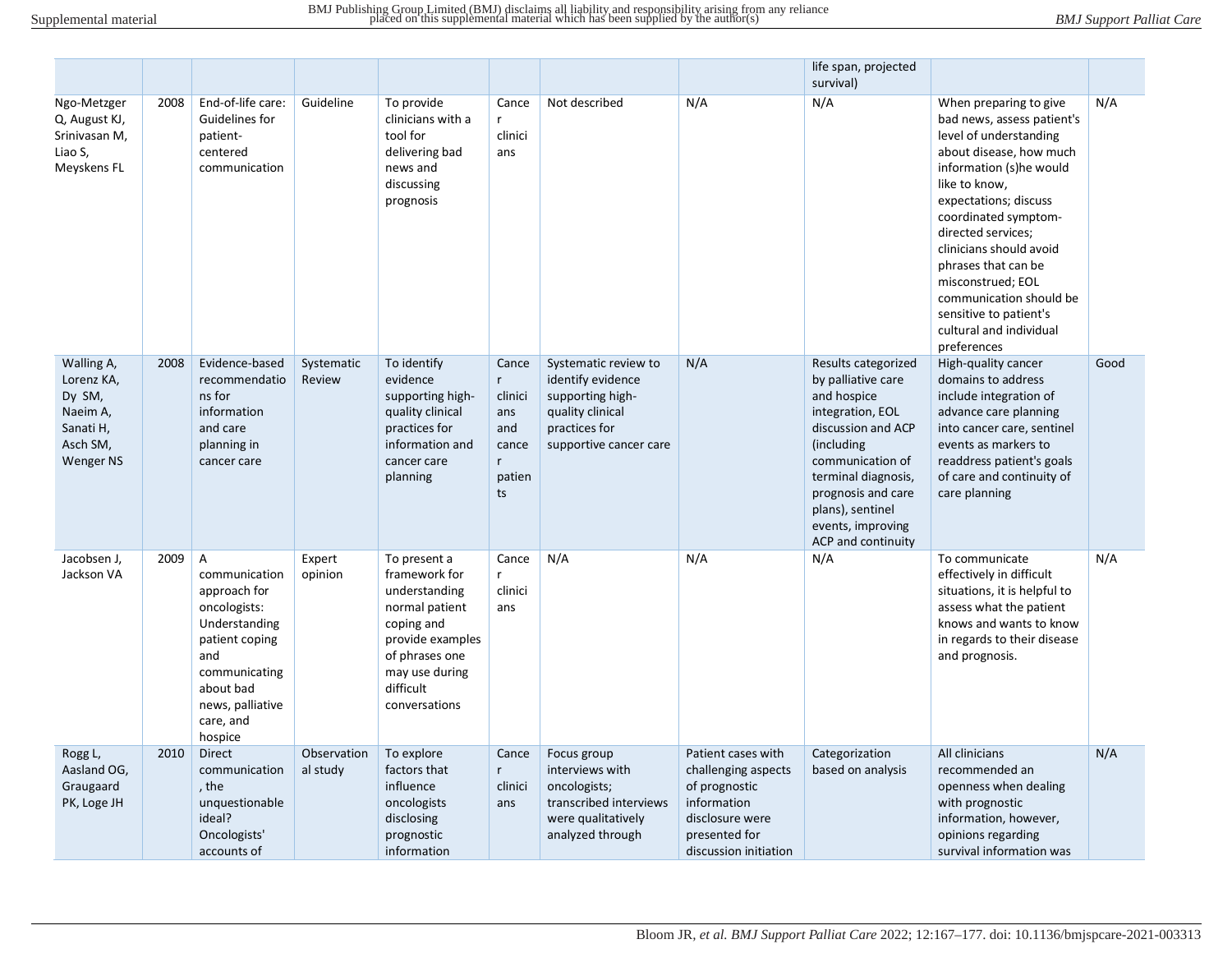|                                                                                  |      | communication<br>of bleak<br>prognoses                                                                                                                                   |                            |                                                                                                                                                                                                                                                           |                                                                              | categorization and<br>condensation                                                                                                                 |     |                                                | varied; skills to<br>communicate prognostic<br>disclosure were primarily<br>attained through<br>observing colleagues and<br>personal experience.                                                                                                                                                                                                                                                                             |      |
|----------------------------------------------------------------------------------|------|--------------------------------------------------------------------------------------------------------------------------------------------------------------------------|----------------------------|-----------------------------------------------------------------------------------------------------------------------------------------------------------------------------------------------------------------------------------------------------------|------------------------------------------------------------------------------|----------------------------------------------------------------------------------------------------------------------------------------------------|-----|------------------------------------------------|------------------------------------------------------------------------------------------------------------------------------------------------------------------------------------------------------------------------------------------------------------------------------------------------------------------------------------------------------------------------------------------------------------------------------|------|
| Long <sub>CO</sub>                                                               | 2011 | Ten best<br>practices to<br>enhance<br>culturally<br>competent<br>communication<br>in palliative<br>care                                                                 | Expert<br>opinion          | To describe the<br>significance of<br>communication<br>within a cultural<br>context for adults<br>with cancer; to<br>describe best<br>practices for<br>establishing,<br>improving and<br>maintaining<br>positive verbal<br>and nonverbal<br>communication | Cance<br>r<br>clinici<br>ans                                                 | N/A                                                                                                                                                | N/A | N/A                                            | Prognostic disclosure<br>should be considered<br>through a cultural lens;<br>certain cultures do not<br>prioritize or desire full<br>disclosure; reframing<br>what autonomy means to<br>the patient can assist the<br>patient in determining<br>how much (s)he desires<br>to know.                                                                                                                                           | N/A  |
| Jacobsen J,<br>Thomas JD,<br>Jackson VA                                          | 2013 | Misunderstandi<br>ngs about<br>prognosis: An<br>approach for<br>palliative care<br>consultants<br>when the<br>patient does<br>not seem to<br>understand<br>what was said | Expert<br>opinion          | To propose a<br>two-part<br>approach to<br>exploring<br>prognostic<br>misunderstandin<br>g                                                                                                                                                                | Cance<br>r<br>clinici<br>ans<br>and<br>cance<br>$\mathsf{r}$<br>patien<br>ts | N/A                                                                                                                                                | N/A | N/A                                            | Recommendation to<br>clinicians: generate a<br>differential diagnosis for<br>why the patient and<br>clinician have different<br>reports of what was said;<br>cultivate a partnership<br>with the referring<br>clinician to form a unified<br>care plan; differential<br>diagnosis includes:<br>patients may be too<br>overwhelmed, may avoid<br>discussion, may not<br>understand prognostic<br>information among<br>others. | N/A  |
| McLennon<br>SM, Lasiter S,<br>Miller WR,<br>Amlin K,<br>Chamness<br>AR, Helft PR | 2013 | Oncology<br>nurses'<br>experiences<br>with prognosis-<br>related<br>communication<br>with patients<br>who have<br>advanced<br>cancer                                     | Observation<br>al<br>study | To describe<br>nurses'<br>experiences with<br>prognosis-related<br>communication<br>with patients<br>with advanced<br>cancer                                                                                                                              | Cance<br>r<br>clinici<br>ans                                                 | Audio recording and<br>analysis of audio-<br>recorded interviews<br>with oncology nurses;<br>thematic map<br>developed based on<br>recorded themes | N/A | Data coding<br>performed to<br>identify themes | Six themes identified:<br>being in the middle,<br>assessing the situation,<br>barriers to prognostic<br>communication, nurse<br>actions, benefits of<br>prognosis understanding<br>and negative outcomes;<br>nurses managed barriers<br>through facilitation,<br>collaboration or<br>independent action to                                                                                                                   | Poor |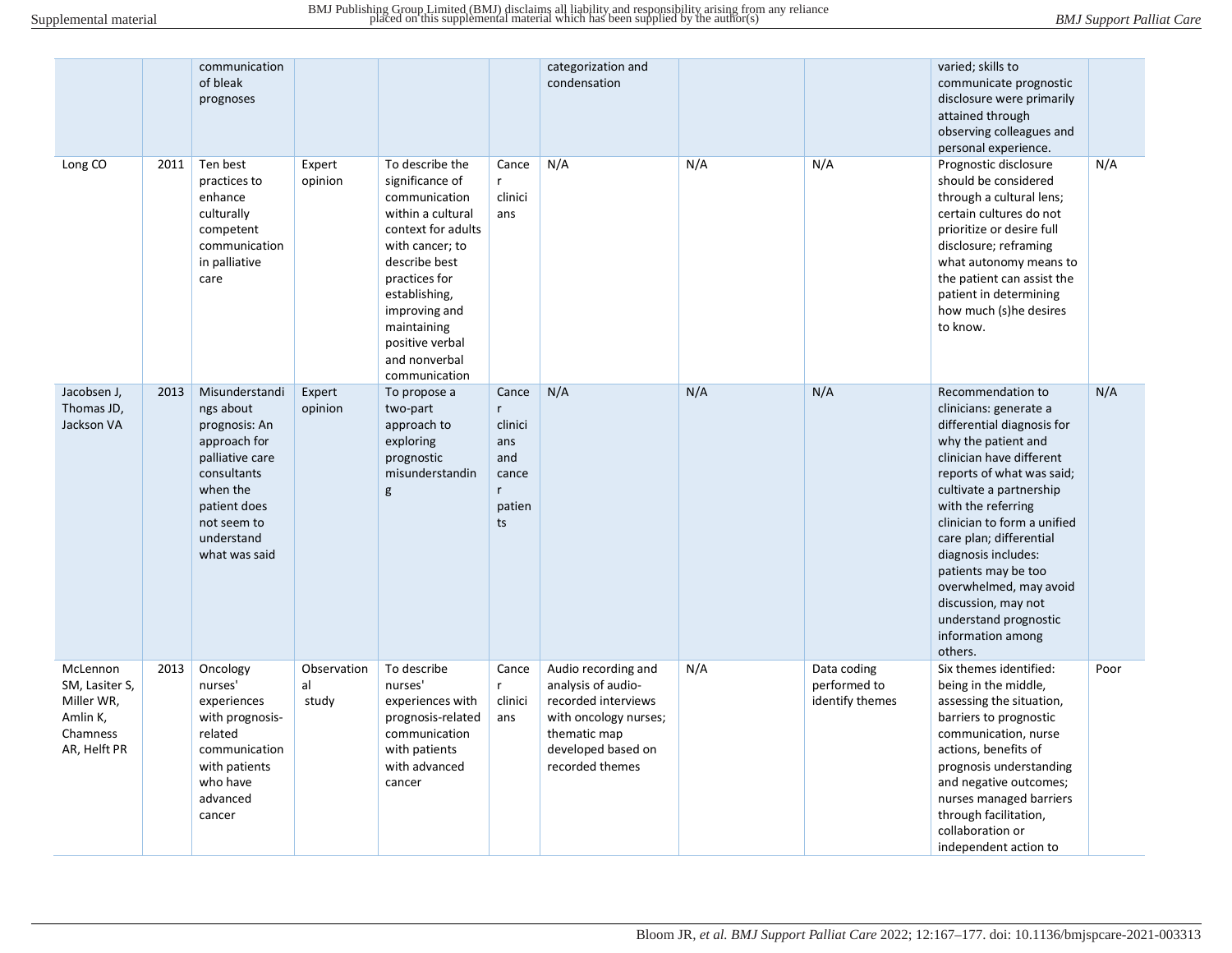|                                      |      |                                                                                                                                                      |                             |                                                                                                                                           |                                           |                                                                                                                                                                                                                                                  |                                                                                                                                               |                                                                                                                                                                                                                                              | help patients with                                                                                                                                                                                                                                                                                                                                                                                                                                                               |      |
|--------------------------------------|------|------------------------------------------------------------------------------------------------------------------------------------------------------|-----------------------------|-------------------------------------------------------------------------------------------------------------------------------------------|-------------------------------------------|--------------------------------------------------------------------------------------------------------------------------------------------------------------------------------------------------------------------------------------------------|-----------------------------------------------------------------------------------------------------------------------------------------------|----------------------------------------------------------------------------------------------------------------------------------------------------------------------------------------------------------------------------------------------|----------------------------------------------------------------------------------------------------------------------------------------------------------------------------------------------------------------------------------------------------------------------------------------------------------------------------------------------------------------------------------------------------------------------------------------------------------------------------------|------|
|                                      |      |                                                                                                                                                      |                             |                                                                                                                                           |                                           |                                                                                                                                                                                                                                                  |                                                                                                                                               |                                                                                                                                                                                                                                              | prognosis understanding                                                                                                                                                                                                                                                                                                                                                                                                                                                          |      |
| Koh SJ, Kim<br>S, Kim J              | 2016 | Communication<br>for end-of-life<br>care planning<br>among Korean<br>patients with<br>terminal<br>cancer: A<br>context-<br>oriented model            | Observation<br>al study     | To develop a<br>communication<br>model for EOL<br>care decision<br>making<br>compatible with<br>the clinical<br>environment in<br>Korea   | Cance<br>r<br>clinici<br>ans              | Focus group<br>interviews;<br>transcribed interviews<br>were qualitatively<br>analyzed through<br>categorization and<br>condensation;<br>investigators<br>developed<br>instructional<br>guidelines based on<br>review and expert<br>consultation | N/A                                                                                                                                           | Open-ended<br>responses to<br>interviews                                                                                                                                                                                                     | Five themes emerged<br>from analysis: timing for<br>initiating EOL care<br>discussion, responsible<br>professionals, disclosure<br>of bad news, contents of<br>EOL care discussions and<br>implementation of EOL<br>care decisions; content of<br><b>EOL discussion involves</b><br>disclosure of terminal<br>diagnosis and prognosis,<br>signs and symptoms, pain<br>and symptom<br>management, probable<br>complications near death,<br>and available support and<br>resources | Good |
| Craig K,<br>Washington<br>KT         | 2018 | Family<br>perspectives on<br>prognostic<br>communication<br>in the palliative<br>oncology clinic:<br>"Someone was<br>kind enough to<br>just tell me" | Randomized<br>control trial | To incorporate a<br>family caregiver<br>intervention to<br>enhance<br>prognostic<br>communication                                         | Cance<br>r.<br>caregi<br>vers<br>$(n=63)$ | Family caregivers of<br>cancer patients are<br>engaged in a problem-<br>solving intervention                                                                                                                                                     | A problem-solving<br>approach is taught<br>by a trained<br>interventionist in 3<br>structured sessions<br>using<br>videoconferencing<br>tools | Standardized<br>questionnaires<br>completed at 2, 4,<br>and 8 weeks;<br>primary outcome:<br>change in anxiety;<br>secondary<br>outcomes: change<br>in depression,<br>change in problem-<br>solving approach,<br>change in quality of<br>life | Preliminary results:<br>themes noted on how<br>family caregivers<br>experience discussions<br>about prognosis include:<br>how they attempt to<br>make sense of<br>contradictory<br>information, incorporate<br>information from non-<br>provider sources, elicit<br>prognostic information<br>when it is not<br>forthcoming, meet their<br>information needs when<br>they conflict with the<br>patient's and use<br>information to plan their<br>future lives                    | N/A  |
| Hui D,<br>Zhukvovsky<br>DS, Bruera E | 2018 | Serious illness<br>conversations:<br>Paving the road<br>with metaphors                                                                               | Expert<br>opinion           | To provide<br>guidance for<br>preparing for<br>difficult<br>conversations,<br>including<br>examples of<br>metaphors to<br>personalize and | Cance<br>r<br>clinici<br>ans              | N/A                                                                                                                                                                                                                                              | N/A                                                                                                                                           | N/A                                                                                                                                                                                                                                          | In addition to active<br>listening and empathic<br>statements, metaphors<br>can be used to augment<br>EOL care planning;<br>however, if used<br>inappropriately can cause<br>confusion.                                                                                                                                                                                                                                                                                          | N/A  |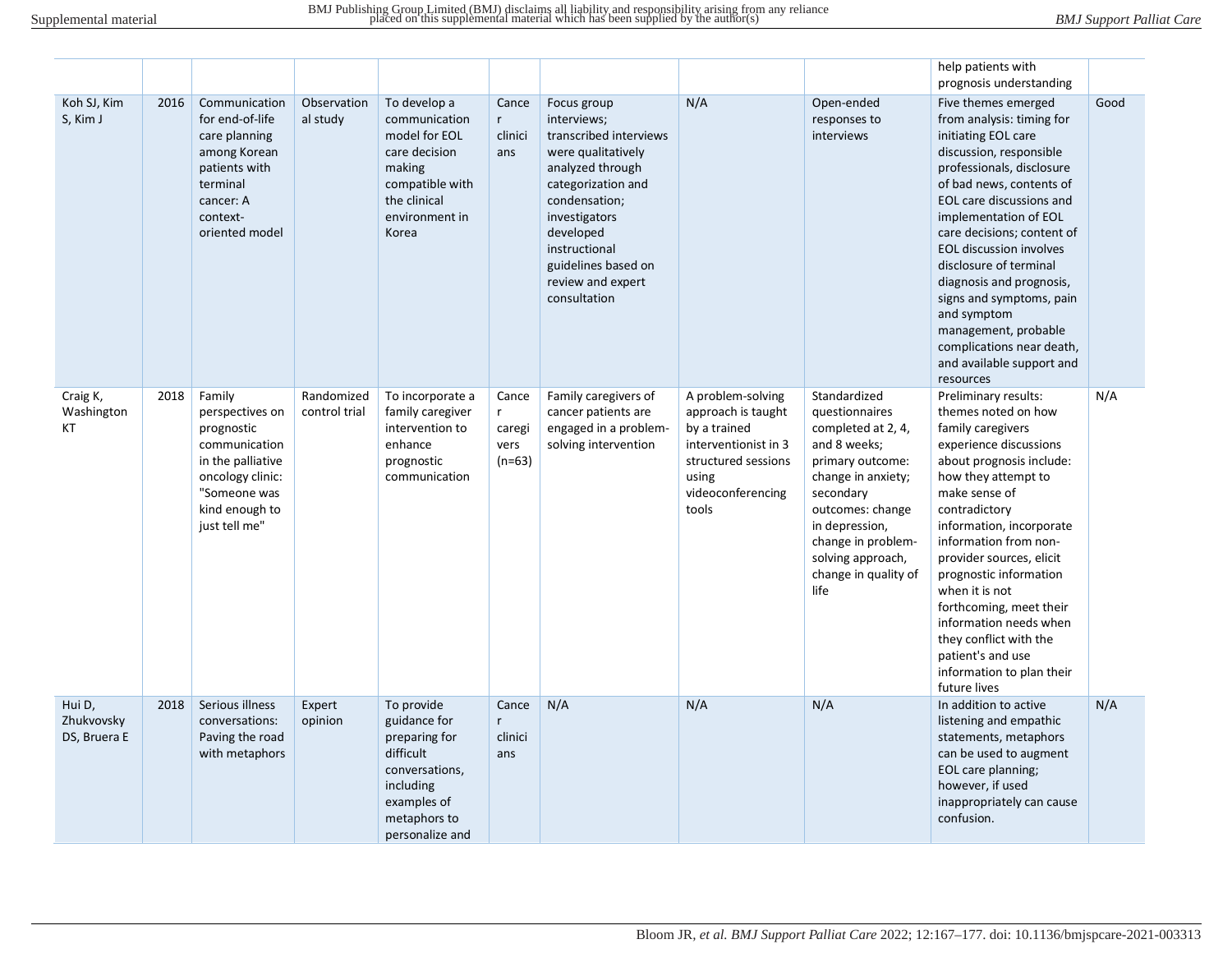|                                                                                                                                                                                         |      |                                                                                                                                                       |                         | improve<br>communication                                                                                                                                     |                                                                              |                                                                                                                                                                                            |     |                                                                                                                                                                                                                                                                                                                                                                                           |                                                                                                                                                                                                                                                                                                                                                                                                                                                        |      |
|-----------------------------------------------------------------------------------------------------------------------------------------------------------------------------------------|------|-------------------------------------------------------------------------------------------------------------------------------------------------------|-------------------------|--------------------------------------------------------------------------------------------------------------------------------------------------------------|------------------------------------------------------------------------------|--------------------------------------------------------------------------------------------------------------------------------------------------------------------------------------------|-----|-------------------------------------------------------------------------------------------------------------------------------------------------------------------------------------------------------------------------------------------------------------------------------------------------------------------------------------------------------------------------------------------|--------------------------------------------------------------------------------------------------------------------------------------------------------------------------------------------------------------------------------------------------------------------------------------------------------------------------------------------------------------------------------------------------------------------------------------------------------|------|
| Masterson<br>MP,<br>Applebaum<br>AJ, Buda K,<br>Reisch S,<br>Rosenfeld B                                                                                                                | 2018 | Don't shoot the<br>messenger:<br>Experiences of<br>delivering<br>prognostic<br>information in<br>the context of<br>advanced<br>cancer                 | Observation<br>al study | To identify<br>factors<br>underlying<br>prognostic<br>understanding,<br>and methods to<br>identify and<br>quantify this<br>understanding                     | Cance<br>$r_{\rm}$<br>clinici<br>ans                                         | Semi-structured,<br>individual interviews<br>including 15 open-<br>ended questions; 3<br>independent coders<br>reviewed and<br>interpreted interview<br>data by thematic<br>content        | N/A | Responses to open-<br>ended interview<br>questions,<br>categorized<br>underneath<br>umbrella terms:<br>prognostic<br>understanding,<br>health information<br>preferences, and<br>clinician-patient<br>health information<br>communication                                                                                                                                                 | Clinicians identified 5<br>distinct elements of<br>prognostic understanding:<br>understanding of current<br>state of disease, life<br>expectancy, curability,<br>decline trajectory and<br>available treatment<br>options. Clinicians offered<br>best practice techniques<br>including how to assess<br>for patient preference,<br>understanding of<br>prognostic information,<br>fears, and how to<br>communicate medical<br>uncertainty.             | N/A  |
| Sanders JJ,<br>Curtis JR,<br>Tulsky JA                                                                                                                                                  | 2018 | Achieving goal-<br>concordant<br>care: A<br>conceptual<br>model and<br>approach to<br>measuring<br>serious illness<br>communication<br>and its impact | Expert<br>opinion       | To propose<br>measurement<br>priorities for<br>serious illness<br>communication<br>and its<br>anticipated<br>outcomes,<br>including goal-<br>concordant care | Cance<br>$\mathsf{r}$<br>clinici<br>ans<br>and<br>cance<br>r<br>patien<br>ts | N/A                                                                                                                                                                                        | N/A | N/A                                                                                                                                                                                                                                                                                                                                                                                       | Measures to assess the<br>quality of serious illness<br>communication and care<br>include: timing and<br>setting of communication,<br>patient experience of<br>communication and care,<br>and caregiver<br>bereavement surveys.                                                                                                                                                                                                                        | N/A  |
| Shen MJ,<br>Prigerson<br>HG,<br>Ratshikana-<br>Moloko M,<br>Mmoledi K,<br>Ruff P,<br>Jacobson JS,<br>Neugut Al,<br>Amanfu J,<br>Cubasch H,<br>Wong M,<br>Joffe M,<br><b>Blanchard C</b> | 2018 | Illness<br>understanding<br>and end-of-life<br>care<br>communication<br>and<br>preferences for<br>patients with<br>advanced care<br>in South Africa   | Observation<br>al study | To analyze<br>patients'<br>understanding of<br>their cancer<br>condition and<br>wishes regarding<br>end-of-life care                                         | Cance<br>r<br>patien<br>ts                                                   | Patient reported data<br>collected, patients<br>were asked about<br>their understanding of<br>illness, estimated life<br>expectancy, EOL care<br>communication and<br>EOL care preferences | N/A | Percent of patients<br>who: acknowledge<br>they are terminally<br>ill, accurately<br>estimate their<br>prognosis, had EOL<br>care discussions<br>with their<br>physicians, know<br>their prognosis,<br>prefer comfort care<br>to life-extending<br>care, do not wish to<br>be kept alive using<br>extreme measures<br>and prefer to<br>extend their lives<br>with medical<br>intervention | South African patients<br>demonstrated less<br>awareness to that they<br>were terminally ill, were<br>less likely to have<br>discussed prognosis with<br>their clinician, and more<br>strongly preferred<br>comfort care to life-<br>extending care compared<br>to the United States-<br>based Coping with Cancer<br>studies; these differences<br>highlight the need for<br>culturally appropriate,<br>patient-centered end of<br>life communication. | Good |